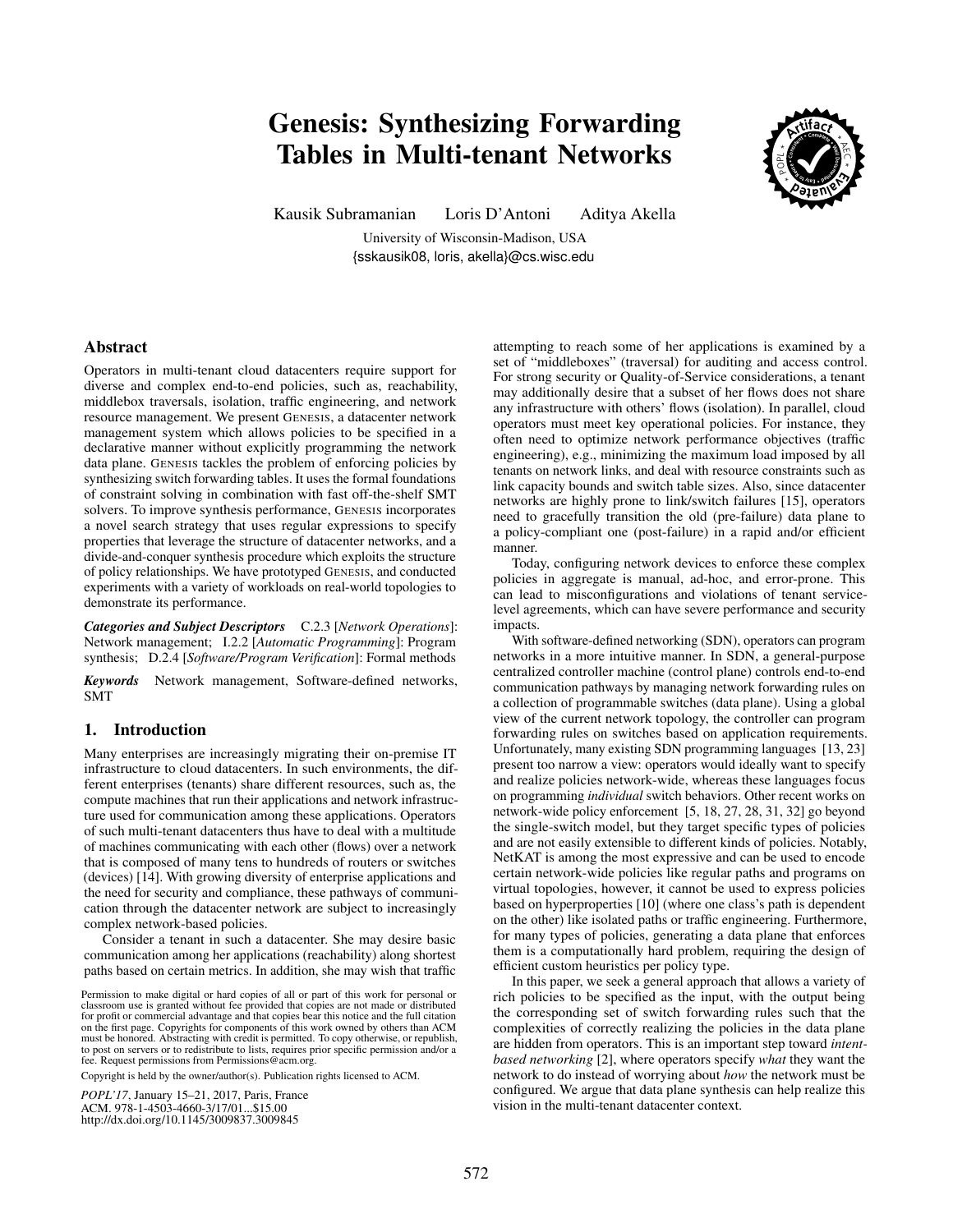We present GENESIS, a framework for declaratively specifying and enforcing complex policies such as, isolation, middlebox traversals, network optimization objectives, and failure resilience. To tackle the high complexity of enforcing some of these policies (e.g., enforcing isolation is NP-complete), GENESIS encodes the problem of enforcing policies as a constraint solving problem and leverages recent advances in fast Satisfiability Modulo Theories (SMT) solvers to efficiently search for a solution to the constraints. The solution is then translated into switch forwarding rules. GENESIS uses two intuitive relations that concisely capture the semantics of custom network forwarding behaviors. These help express a variety of both path-based and global policies desired in a datacenter. Interestingly, complex global policies (specifically, policy-compliant failure resilience) can be realized within this framework without requiring additional encoding (of specific failure scenarios) by just cleverly transforming path-based policies. By leveraging the formal guarantees of constraint solving, GENESIS eliminates the room for error in the enforcement of complex policies.

Further, we present two novel techniques that leverage domainspecific properties to speed up GENESIS's synthesis. First, GENESIS allows the network operator to write restricted forms of regular expressions, called *tactics*, that blacklist paths based on certain patterns that are not desired in a datacenter network (e.g., paths that alternate between topology tiers). These tactics are used to discard several constraints, acting as a search strategy for the solver. Tactics can speed up the synthesis procedure by  $1.5 - 400 \times$ (median speedup: 1.6×, average speedup: 22×). Second, we develop a *divide-and-conquer* synthesis procedure that opportunistically leverages the dependency relationships among isolation policies to improve synthesis performance. The procedure partitions the input policies into components such that GENESIS can synthesize these components separately and faster than the complete problem. Divide-and-conquer synthesis can halve the synthesis time for 40% of synthetic isolation workloads.

Contributions. Our contributions are the following.

- An extensible declarative framework for describing complex policies like isolation, waypoints (§4), traffic engineering (§5), and failure resiliency (§5.3.1) and a modular SMT-based algorithm for enforcing such policies;
- A tactic-based synthesis algorithm, which leverages datacenter network structure to blacklist undesirable path patterns (§6);
- A divide-and-conquer procedure for speeding up synthesis by leveraging the structure of policy interactions (§7);
- An implementation of GENESIS and an evaluation on different policy workloads, topologies and multi-tenancy settings (§8).

## 2. Preliminaries and Policies Supported

We describe the type of policies desired in multi-tenant data centers that GENESIS supports. We use Figure 1 as a running example. In our setting, an "operator" manages a multi-tenant datacenter like an enterprise network or a private datacenter. The operator specifies "operator policies" which reflect important global objectives pertaining to how she wishes to manage her overall infrastructure. A tenant is an entity (e.g., an enterprise or a department thereof) that has offloaded its IT infrastructure to the datacenter. Each tenant controls a number of host machines in the datacenter running some of its applications, and specifies path-based policies (as opposed to operator's global policies). Tenant policies define whether paths can exist among its hosts, and if so, what additional properties the paths must satisfy for security, performance or access control reasons. Given the policies, the cloud operator solves the VM placement problem separately. The resulting tenant VM locations, along with the policies to apply on paths between locations are then provided as input to Genesis. Tenants are *unaware* of the physical topology and



Figure 1: GENESIS in a multi-tenant datacenter setting of a network containing several VMs and middleboxes. The network operator translates the tenant specifications and network resource policies to GENESIS policies and GENESIS synthesizes switch forwarding rules which are installed by the SDN controller.

cannot program physical switches directly, maintaining the virtual network abstraction.

Figure 1 shows several tenants who differ in the nature of policies they wish to realize; we also show the operator policies. The policies supported by GENESIS are described below. Notice that these reflect and, in some cases, extend policies that today's enterprises and datacenter operators realize in their networks [14].

Tenant Policy: Reachability. This enables network communication between specific pairs of tenant's virtual instances (VMs), applications, or hosts. In our example, one tenant has defined a reachability policy (R2) for its two VMs:  $V1 \rightarrow V2$ , which is translated after VM placement to the source and destination switches  $E2 \rightarrow E4$ . A pair of VMs, applications or hosts that are allowed to communicate by means of a reachability policy defines a flow or a "packet class"; we use these terms interchangeably. Any communication that is not defined by a reachability policy is implicitly blocked (i.e., all communication is "default off").

Tenant Policy: Middlebox Traversals. A tenant may wish that the flow between two of her end hosts, or from another tenant, must traverse specific middleboxes, which we also refer to as "waypoints" in this paper. Middleboxes are custom processing appliances often used for security, access control, or performance reasons (e.g., firewalls, intrusion prevention systems, monitoring/accounting gateways, proxies, and load balancers). Specifically, for particular flows of interest, a tenant can provide a sequence of unordered sets of middleboxes to traverse [26]. The flows must traverse these sets in order, while in a set, all middleboxes must be traversed and the order is irrelevant.<sup>1</sup> For example, one of the tenants defines a traversal policy (R1):  $\forall 1 \rightarrow \exists \forall i$ ; [IDS, BC]  $\rightarrow \forall 2$  which specifies that traffic must first pass through the firewall (FW), and then through the Intrusion detection system (IDS) and the byte counter (BC) in any order.

Tenant Policy: Isolation. Tenants may require various Quality-of-Service (QoS) or security guarantees that stipulate varying degrees of isolation for their traffic. In the extreme, a tenant could require that her flows are not affected in any manner by any other tenant by strictly isolating the path of the tenant's flows from others' flows. In Figure 1, we have two tenants whose traffic will be isolated from one another  $(R1 | R2)$ , i.e., the network paths used by the tenants will not share any links in the topology. A tenant could also specify isolation for a subset of her (performance-sensitive) flows from other

<sup>&</sup>lt;sup>1</sup> The unordered set abstraction leverages the fact that middleboxes without dependencies in their traffic processing behavior can be placed in any order relative to each other [26].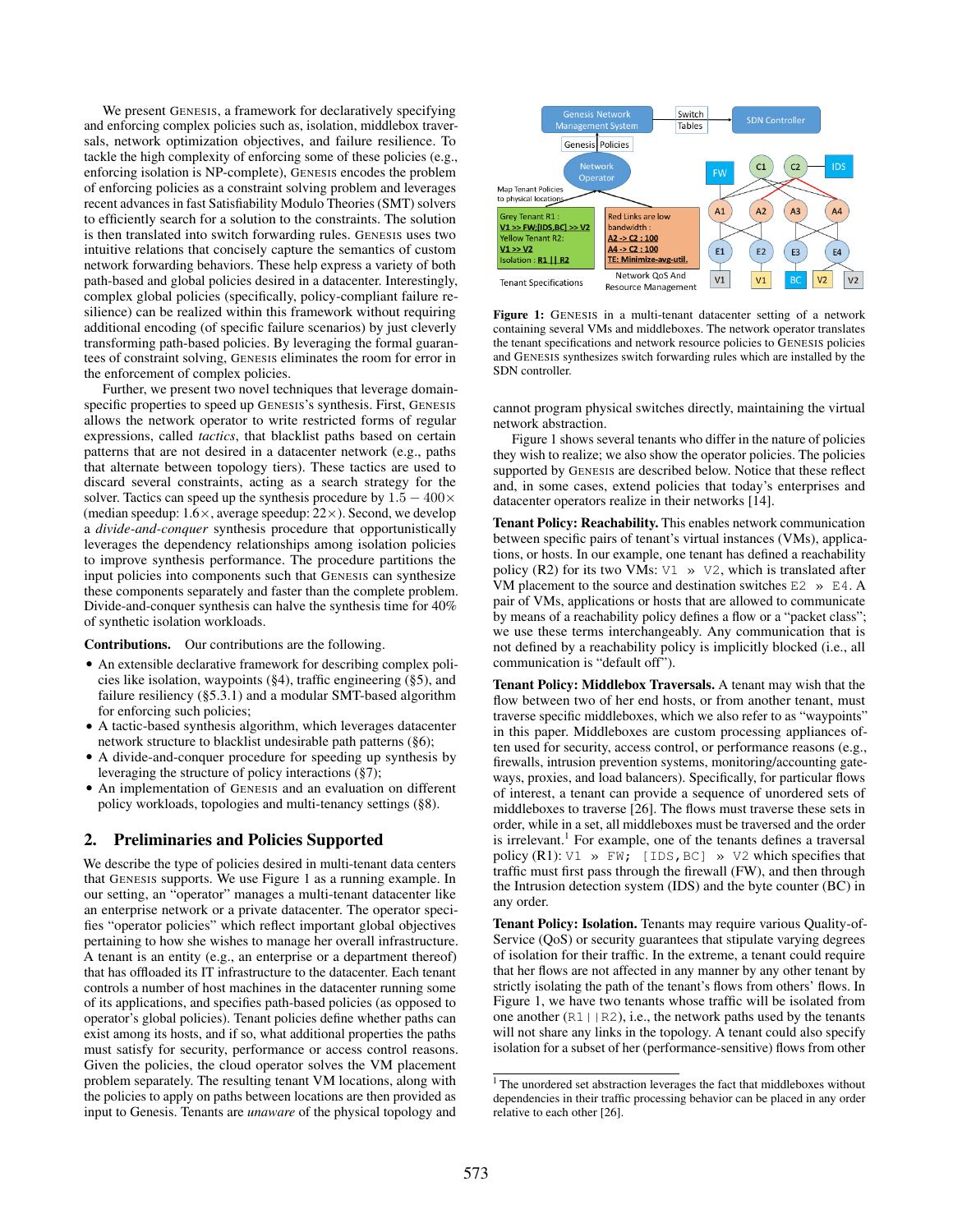| Type     | Policy       | <b>GPL Syntax</b>             | Description                                                                                    |  |
|----------|--------------|-------------------------------|------------------------------------------------------------------------------------------------|--|
| Tenant   | Reachability | predicate : src »             | Forwarding Rules for path from switch <i>src</i> to switch dst for packets matching            |  |
|          |              | dst                           | predicate                                                                                      |  |
|          | Reachability | predicate :                   | Forwarding Rules for path from switch <i>src</i> to switch dst for packets matching            |  |
|          | with Ordered | STC $\gg$ $W_1$ ; ; $W_n \gg$ | predicate such that the path traverses $w \in W_1$ in any order, then $w \in W_2$ in           |  |
|          | Waypoints    | dst                           | any order after all waypoints in $W_1$ are traversed and so on.                                |  |
|          | Traffic      | $R1$ $\parallel$ $R2$         | Paths of two reachability policies $R1$ and $R2$ do not share a link in the same direction     |  |
|          | Isolation    |                               |                                                                                                |  |
|          | Link         | $R1 \leq R2$                  | Paths of two reachability policies $R1$ and $R2$ do not share a link in any direction          |  |
|          | Isolation    |                               | (edge-disjoint)                                                                                |  |
| Operator | Link         | $SW_1 \rightarrow SW_2$ :     | The weights of flows traversing the link $sw_1 \rightarrow sw_2$ do not exceed <i>capacity</i> |  |
|          | Capacity     | capacity                      |                                                                                                |  |
|          | Switch       | sw : size                     | The number of flows traversing through sw do not exceed size as each flow would                |  |
|          | Table Size   |                               | require a forwarding rule at $sw$                                                              |  |
|          | Traffic      | minimize-tot-te,              | TE objectives: minimize total/max link utilization                                             |  |
|          | Engineering  | minimize-max-te               |                                                                                                |  |

Table 1: Genesis Policy Support with Genesis Policy Language (GPL) syntax

flows of the same tenant or those belonging to other tenants; the rest of the tenant's flows may require no guarantees.

Operator Policy: Managing Capacity Constraints. While support for the above policies can be used to satisfy tenant requirements, network operators often wish to carefully manage constrained resources. Common examples that GENESIS supports include enforcing strict constraints on aggregate number of flows traversing a switch (due to all tenants) so as to adhere to switch memory constraints, and ensuring that the total load on certain links is within predefined thresholds (we assume here that each flow has a predefined load that it imposes on the path it uses). In our example in Figure 1, A2- C2 and A4-C2 links are of low bandwidth, and the operator wants to ensure that total load on these links does not exceed 100 (A2  $\rightarrow$  C2: 100, A4  $\rightarrow$  C2:100). These policies could also be used to provide QoS guarantees to tenants like minimum bandwidth guarantees.

Operator Policy: Traffic Engineering. As an alternative to managing strict (link) capacity constraints, operates may also want to balance load on their network infrastructure. This is often done by optimizing a network-wide objective such as total or maximum utilization of network links due to traffic induced by all tenants.

Operator Policy: Handling failure gracefully. Modern networks experience link and switch failures frequently [15]. When a failure occurs, we must reconfigure the forwarding rules so that the policies are satisfied. Naively recomputing forwarding rules incurs an unduly large overhead because old forwarding rules have to be torn down at all switches, and new rules must be installed. Switch rules deletions/insertions take a non-trivial amount of time [17], potentially leading to disruptions. It is therefore desirable to have graceful approaches that either minimize the potential for disruption by minimizing the number of forwarding rules or switches modified in transitioning from an old data-plane, or eliminate the possibility of disruption altogether by precomputing backup policy-compliant paths for a fixed number of failures (at the cost of storing extra rules at switches).

Realizing these policies is challenging today. In particular, stateof-the-art SDN frameworks, e.g., Pyretic [23] and Frenetic [13], are insufficient to program networks to realize them. This is because the above policies are global and cannot be enforced (at least not in an intuitive manner) by programming individual behavior of switches. While some existing SDN-based network management systems [20, 27, 32] overcome these limitations by taking a networkwide view, they are tailored to support specific policies such as middlebox placement or link capacity constraints. As such they cannot enforce several of the policies above.

# 3. Data Plane Synthesis

Our contribution is GENESIS, a new general network management system that supports the above policies, and can be extended to support others. The architecture of GENESIS is shown in Figure 1. GENESIS performs *synthesis* of switch forwarding rules to enforce policies. The policies are specified using Genesis Policy Language, or GPL, as shown in Table 1.

Unlike previous efforts in the network synthesis space [29, 32], GENESIS is not tailored to specific formalisms such as regular expressions; this aspect makes it *modular* and *easy to extend*. To draw an analogy with SMT solvers, GENESIS can be seen as a constraint solver that allows the addition of different types of policies (respectively, theories in SMT) and the design of optimizations based on properties desired by network operators.

Our work is motivated by recent advances in program synthesis, i.e., the task of discovering an executable program from user intent expressed in the form of some constraints. There are three key dimensions to a synthesis problem: the type of constraints that it accepts as expression of user intent, the space of programs over which it searches, and the search technique it employs. GENESIS leverages synthesis as follows: given a set of policies which describe tenant and operator intent, the search space is the space of all data planes (i.e., the set of forwarding rules) and the search technique involved is SAT/SMT solving.

GENESIS's approach has the following salient features:

(1) Enforcement of the different policies can be translated to the following problem: Given a set of node pairs (derived from the reachability policies) in the graph (topology), find paths in the graph for each of the node pairs satisfying certain properties (derived from the rest of the policies). Thus, the different policies can be enforced by a correct set of forwarding rules at the switches. No extra functionality is required from the controller; its only role is to install the forwarding rules on switches.

(2) Correct enforcement is challenging due to different goals for each of the policies — ensuring isolation between paths may lead to overshooting link utilizations and vice-versa — and is a common cause of incorrect configurations in networks. Our approach removes the need for a verification step in which the operator has to "check" whether the forwarding rules satisfy the desired policies. By using a formal reasoning technique, we are able to consider the space of all data planes and find a solution which is *correct by construction*, eliminating room for operator errors.

(3) Automatically enforcing policies is a task with *high theoretical complexity*. For example, enforcing isolation policies is as hard as solving graph-coloring, an NP-complete problem. Specialized techniques can be used to find the forwarding rules when handling a particular class of policy, but devising good search techniques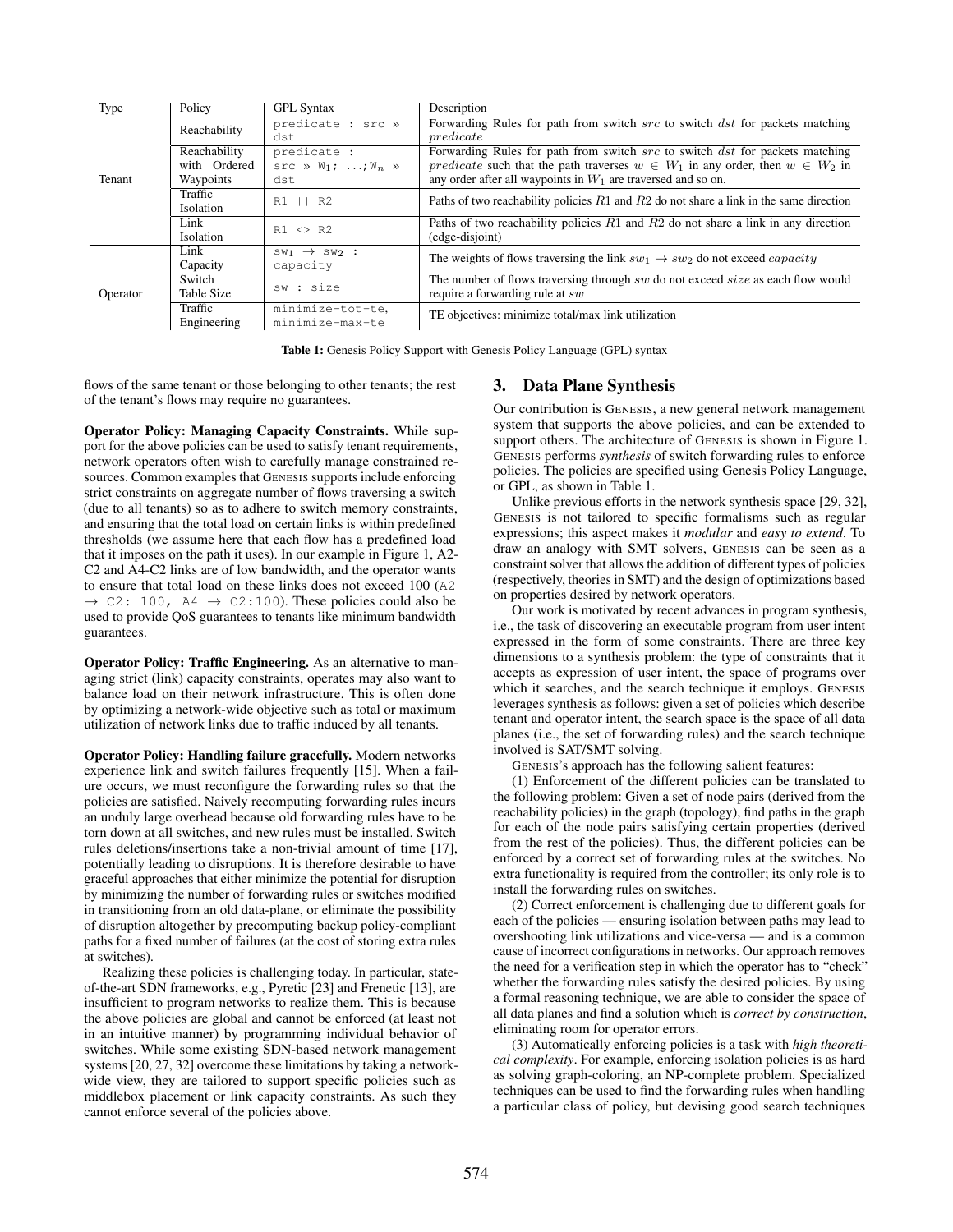becomes challenging when multiple types of policies are combined,e.g., isolation, waypoints, and traffic engineering. Thanks to the many engineering efforts, SMT solvers abstract away most of this complexity and allow us to unify search objectives for every policy into a generalized search technique. Crucially, GENESIS can be extended with ease to support new policies without requiring changes to the underlying search techniques.

In the next section, we describe the GENESIS synthesis algorithm for tenant policies. We then describe how to accommodate operator policies pertaining to capacity constraints, traffic engineering and failure resiliency (§5). Finally, we describe two novel techniques aimed at speeding up GENESIS's synthesis: tactics (§6) and divideand-conquer synthesis (§7).

## 4. Synthesis of Tenant Policies

The problem statement here is as follows: Given the network topology graph and the set of tenant policies written in GPL, generate paths in the network for every source-destination pair (derived from reachability policies) satisfying all policies. To achieve this, GENESIS creates constraints that encode the forwarding and reachability rules pertaining to the paths such that they satisfy the input policies. The synthesized solution of paths obtained from the constraints are then translated to switch forwarding rules.

#### 4.1 Network Forwarding Model

We start by describing the basic forwarding model we use in GENESIS. We define the physical switch topology as an undirected graph  $T = (S, L)$ , where S is the set of switches and L is the set of links. We use the neighbour function  $N(s) = \{s' \mid (s, s') \in L\}$ to denote the set of neighbour switches of s. We assume a set of packet classes  $PC : [0, \lambda]$  and map each reachability policy to a unique integer in  $PC$ . In the rest of the paper, we often use the term packet class to identify the corresponding reachability policy. Other policies are not mapped to packet classes as they do not produce a path, but specify restrictions on paths of packet classes. We use R to denote the set of reachability policies; each policy  $r \in R$  is a pair  $(predicate:src >> W_1; W_2; \ldots; W_n >> dst, pc)$  where:

- $predicate$  is the packet header identifier pertaining to  $r$ ;
- $src, dst \in S$  are the source and destination switches;
- $W_1, W_2, \ldots, W_n \subseteq S$  are the (potentially empty) ordered sets of waypoints;
- $pc \in PC$  is the packet class and is a unique integer used to identify the variables associated to r

We fix a constant  $\mu$  and assume all paths to have length at most  $\mu$ .  $K = [0, \mu]$  is the set of all permissible path lengths. The network forwarding model abstracts the actual forwarding rules at each node and encodes the reachability of each packet class.

We use the relation  $Fwd \subseteq S \times S \times PC$  to capture the network forwarding behavior,—i.e.  $(sw_1, sw_2, pc) \in Fwd$  if  $sw_1$ forwards packets of class  $pc$  to switch  $sw_2$ . We use the relation *Reach*  $\subseteq S \times PC \times K$  to capture the path reachability,—i.e.  $(sw, pc, k) \in *Reach*$  if the switch sw is reachable in the path from the source switch of packet class  $pc$  in exactly k steps. For brevity, we write  $Fwd(sw_1, sw_2, pc)$  for  $(sw_1, sw_2, pc) \in Fwd$ and similarly for the Reach relation. Since F wd depends on the topology, for all  $sw_1, sw_2$  that are not connected by a link, we have that  $\forall pc, (sw_1, sw_2, pc) \notin Fwd$ .

Given a set of policies, GENESIS generates a set of constraints denoted by  $\Psi$  over the Fwd and Reach relations. (Fwd, Reach)  $\models$  $\Psi$  denotes that  $Fwd$  and  $Reach$  is a model of  $\Psi$ .

Definition 1. *Given two concrete relations* F wd *and* Reach*, the set of induced paths*  $\Pi =$   $paths(Fwd,Reach)$  *is defined as follows: given a class pc,*  $(sw_0 \dots sw_k, pc) \in \Pi$  *iff : 1.*  $\forall i \in [0, k] \ldotp (sw_i, pc, i) \in Reach$ 



Figure 2: Values of the  $Fwd$  and  $Reach$  relations of the network forwarding model for the policies specified in the figure. The blue and red arrows indicate the paths of packet classes 0 and 1 respectively according to the model.

*2.* ∀*i* ∈ [0, *k* − 1].(*sw<sub>i</sub>*, *sw<sub>i+1</sub>*, *pc*) ∈ *Fwd* Figure 2 illustrates these definitions.

Definition 2. *Given the set of constraints* Ψ *corresponding to the input policies, a set of paths*  $\Pi$  *is a solution to*  $\Psi$ *,*  $\Pi \models \Psi$ *, if there exists*  $Fwd, Readh$  *such that*  $(Fwd, Readh) \models \Psi$  *and*  $\Pi = paths(Fwd,Reach).$ 

In practice, we model the forwarding and reachability relations using propositions and reduce enforcement of tenant policies like reachability, waypoints and isolation to a Boolean Satisfiability Problem (SAT) problem. Using these relations, operators can write custom policies in a concise and intuitive manner.

#### 4.2 Reachability

We first discuss the constraints added to  $\Psi$  for reachability policies without waypoints. For a reachability policy  $s \gg d$  and packet class pc, the added constraints must ensure that the solution model represents a path from source to destination. The base constraint states that  $(s, pc, 0) \in *Reach*$  meaning that s can be reached in 0 steps. The following constraint states that there must be a forwarding rule from s to one of the neighbors of  $s^2$ .

$$
\exists n \in N(s). \, Fwd(s, n, pc) \land \text{Reach}(n, pc, 1). \tag{1}
$$

Next, we add the following constraints that state that  $d$  can be reached in some number of steps and, since d is the last switch in the path, there are no forwarding rules from it.

$$
\exists k. \, Readh(d, pc, k) \land \forall n \in N(d). \, \neg Fwd(d, n, pc). \tag{2}
$$

Finally, we add implication constraints that propagate reachability backward from destination to source. If a node  $n_1$  is reachable in k steps, there must be a node  $n_2$  reachable in  $k - 1$  steps and a forwarding rule  $n_2 \rightarrow n_1$ .

$$
\forall n_1. \forall k \ge 1. \text{Reach}(n_1, pc, k) \implies \exists n_2. n_2 \in N(n_1) \land
$$

$$
Reach(n_2, pc, k-1) \land Fwd(n_2, n_1, pc). \quad (3)
$$

When combined together, these constraints are sufficient to ensure the existence of a path from  $s$  to  $d$  for packet class  $pc$ . However, since there is no restriction on the number of  $Fwd$  values that can be true at a switch, we can get multiple forwarding rules at switches, and also multiple paths to the destination. These can also create forwarding loops. Concretely, this is not a problem: as long as there is at least one path from  $s$  to  $d$  we can recover it from the solution of the constraints. Moreover, this representation is quite efficient, as forcing a single path would require adding further constraints (§4.3) and increase the synthesis time.

To extract a concrete s-to-d path we perform a breadth-first search on the reachability graph induced by the solution to the con-

<sup>&</sup>lt;sup>2</sup> We unroll the existential quantifier  $\exists n \in N(s)$  using disjunction of clauses  $\vee_{n\in N(s)}$  and the universal quantifier  $\forall n \in N(dst)$  using conjunction of clauses  $\bigwedge_{n\in N(dst)}$  and stay in propositional logic.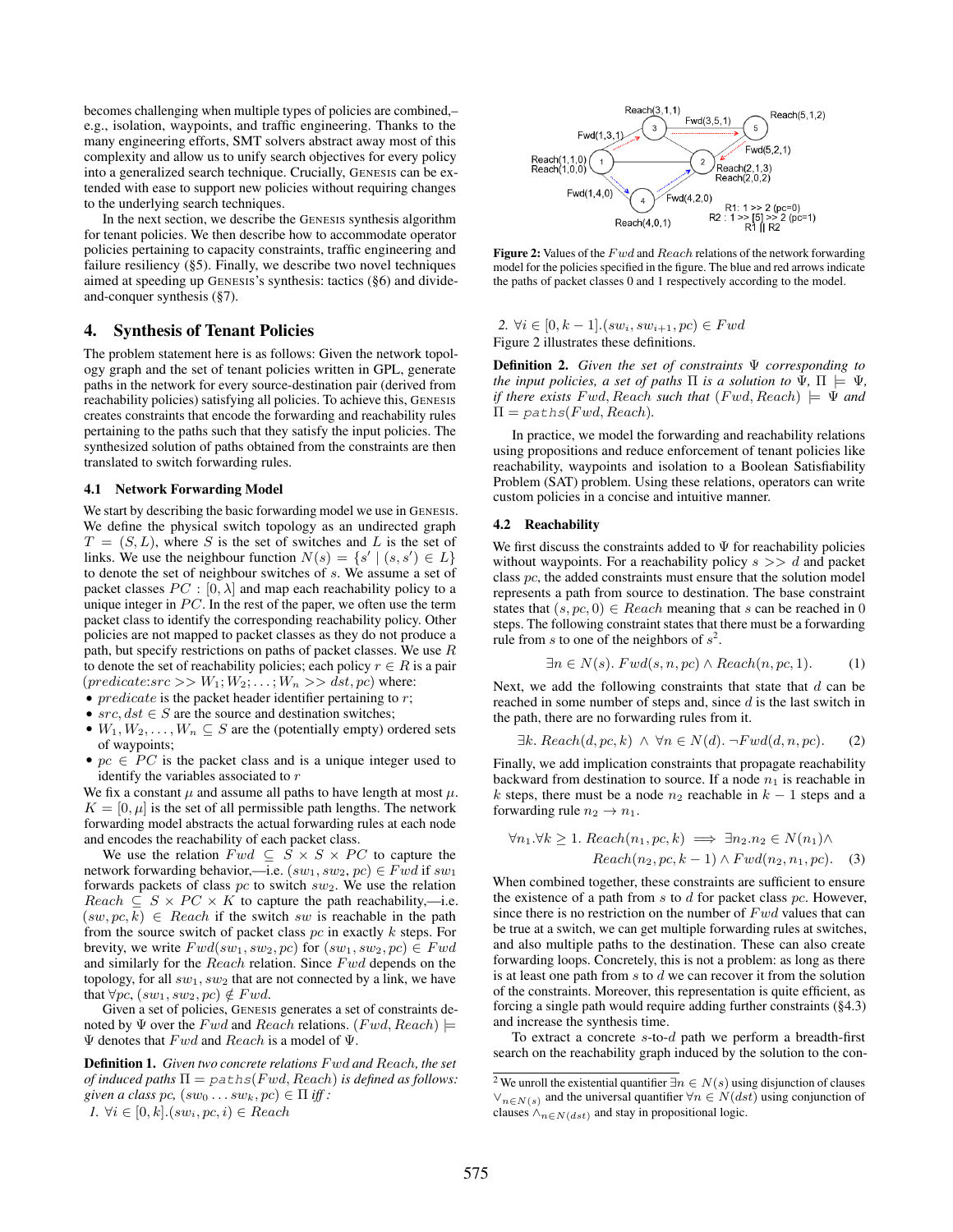straints. A directed edge  $n_1 \rightarrow n_2$  appears in the reachability-graph if there is a forwarding rule indicated by the relation  $(n_1, n_2, pc) \in$  $Fwd$ . We extract the rules relevant to the shortest path from source to destination from the model, and the additional rules obtained in the solution (extra paths, forwarding loops) are ignored.

## 4.3 Waypoint Traversal

For a reachability policy with a sequence of waypoint sets  $s \gg$  $W_1; \ldots; W_n >> d$  and packet class pc, we add all the constraints specified in §4.2 to ensure the existence of a path from s to d. We then add constraints so that all waypoints  $w$  are traversed.

$$
\forall w \in W_1, \dots, W_n. \exists k. \, Reach(w, pc, k). \tag{4}
$$

For each set  $W_i$  for  $i > 1$ , we add constraints to ensure that all waypoints in  $W_i$  are reached after all waypoints in  $W_{i-1}$ :

$$
\forall w_i \in W_i, \forall k_i. \,Reach(w_i, pc, k_i) \implies \forall w_{i-1} \in W_{i-1}.
$$
  

$$
\exists k_{i-1}. \, k_{i-1} < k_i \land \,Reach(w_{i-1}, pc, k_{i-1}). \tag{5}
$$

Previously, we imposed no restriction on the number of paths from s to d. In the case of waypoints, this can result in a solution with multiple paths, with each individual path traversing some of the waypoints, which is not the correct enforcement for a waypoint policy. Thus, we need to ensure the solver returns a single path traversing all the waypoints. To achieve this, we limit the number of forwarding rules for  $pc$  at a switch to 0 or 1. We define the forwarding set as:

$$
FwdSet(sw, pc) = \{k \mid Fwd(sw, k, pc)\}.
$$
 (6)

We then add constraints stating that the size of the forwarding set must not exceed 1:

$$
\forall sw, pc. \, |FwdSet(sw, pc)| \le 1. \tag{7}
$$

Here  $|A|$  denotes the size of set A. The above constraints are expressed in SAT as follows:

$$
\bigvee_{k_1 \in N(sw)} Fwd(sw, k_1, pc) \land (\bigwedge_{k_2 \in N(sw), k_2 \neq k_1} Fwd(sw, k_2, pc)) \tag{8}
$$

Since, there cannot exist multiple rules at a switch, the model will contain a single path from source to destination for pc traversing the waypoints in the right order.

#### 4.4 Isolation

A traffic isolation policy  $pc_1||pc_2$  states that the paths for  $pc_1$  and  $pc<sub>2</sub>$  do not share any link in the same direction. We enforce this policy by adding to  $\Psi$ , constraints stating that at every switch,  $pc_1$ and  $pc<sub>2</sub>$  must not forward to the same switch:

$$
\forall n_1. \neg (\exists n_2. Fwd(n_1, n_2, pc_1) \land Fwd(n_1, n_2, pc_2)).
$$
 (9)

For a link isolation policy  $pc_1 \ll pc_2$  which prevents sharing a link in both directions, we add the constraints:

$$
\forall n_1. \ \neg (\exists n_2. Fwd(n_1, n_2, pc_1) \land (Fwd(n_1, n_2, pc_2) \lor Fwd(n_2, n_1, pc_2))). \tag{10}
$$

With single paths for  $pc_1$  and  $pc_2$  (when combined with Equation (7)), the above constraints ensure those paths are isolated. Interestingly, for a reachability policy without waypoints, the constraints in Equation (7) are not required to enforce isolation. Even though the solver could produce multiple forwarding rules which induce multiple paths, the constraints in Equation (9) or Equation (10) guarantee isolation as the solver would discard the rules conflicting with another packet class.

## 5. Synthesis of Operator Policies

We now describe how to extend GENESIS's synthesis to support various operator policies. We describe GENESIS can support hard capacity constraints and optimization objectives pertaining to traffic engineering using linear rational arithmetic (LRA) and linear optimization objectives in SMT. We conclude by describing how GENESIS can be extended to allow operators to handle datacenter network failures in a graceful policy-compliant manner.

#### 5.1 Link and Switch Table Capacity

For a link capacity policy on the link  $sw_1 \rightarrow sw_2 : \omega$ , GENESIS must ensure that the sum of traffic rates of packet classes using link  $sw_1 \rightarrow sw_2$  does not exceed  $\omega$ . As input, we have the traffic rates  $\sigma (pc)$  of each of the packet classes. The constraints added to  $\Psi$  are:

$$
\sum_{\forall pc} \text{ite}(Fwd(sw_1, sw_2, pc), \sigma(pc), 0) \le \omega. \tag{11}
$$

If a class pc uses link  $sw_1 \rightarrow sw_2$ , then  $(sw_1, sw_2, pc) \in Fwd$ and  $\sigma (pc)$  is added in the utilization of the link.

A switch table policy  $sw : \gamma$  specifies that the number of forwarding rules on sw must not exceed  $\gamma$ . Similar to the link capacity policy, the constraints ensure the count of all packet classes which traverse sw (each will require a forwarding rule) is  $\leq \gamma$ :

$$
\sum_{\forall pc} \text{ite}(\exists k.Reach(sw, pc, k), 1, 0) \le \gamma. \tag{12}
$$

#### 5.2 Traffic Engineering

While the above capacity policies can be used to perform a strict form of traffic engineering (TE) in terms of adhering to link bandwidths, it is often more useful to balance traffic across links because a link failure will affect fewer flows when the flows are spread evenly across the network. To this end, network operators often impose traffic engineering objectives such as minimizing the total link utilization or the maximum link utilization. GENESIS performs coarse-grained TE, e.g., given information about diurnal traffic patterns, expected load (such as background systems workloads), plan how to route flows according to a global objective.

Min-tot TE. To perform traffic engineering, link capacities of the network  $C(sw_1, sw_2)$  and traffic rates of the packet classes  $\sigma(pc)$ are specified as input to GENESIS (we assume a single path for a packet class). The utilization of a link  $U(sw_1, sw_2)$  is defined as the ratio of total traffic flowing through the link to the link capacity, and encoded using the theory of linear rational arithmetic as:

$$
U(sw_1, sw_2) = \frac{\sum_{\forall pc} \text{ite}(Fwd(sw_1, sw_2, pc), \sigma(pc), 0)}{C(sw_1, sw_2)}
$$
\n(13)

The following objective minimizes the total link utilization:

$$
\text{minimize} \sum_{\forall sw_1, sw_2} U(sw_1, sw_2) \tag{14}
$$

Min-max TE. To encode the TE objective of minimizing the maximum link utilization, we define a variable  $maxU$  which represents the maximum link utilization. The constraints added to ensure that  $maxU$  is greater than or equal to all individual link utilizations:

$$
\forall sw_1, sw_2. \ \ maxU \ge U(sw_1, sw_2) \tag{15}
$$

We then impose the following objective:

$$
\text{minimize } maxU \tag{16}
$$

Multipath TE. GENESIS can support multipath-TE: for a packet class  $pc$ , we can create  $k$  subclasses and split traffic of  $pc$  among the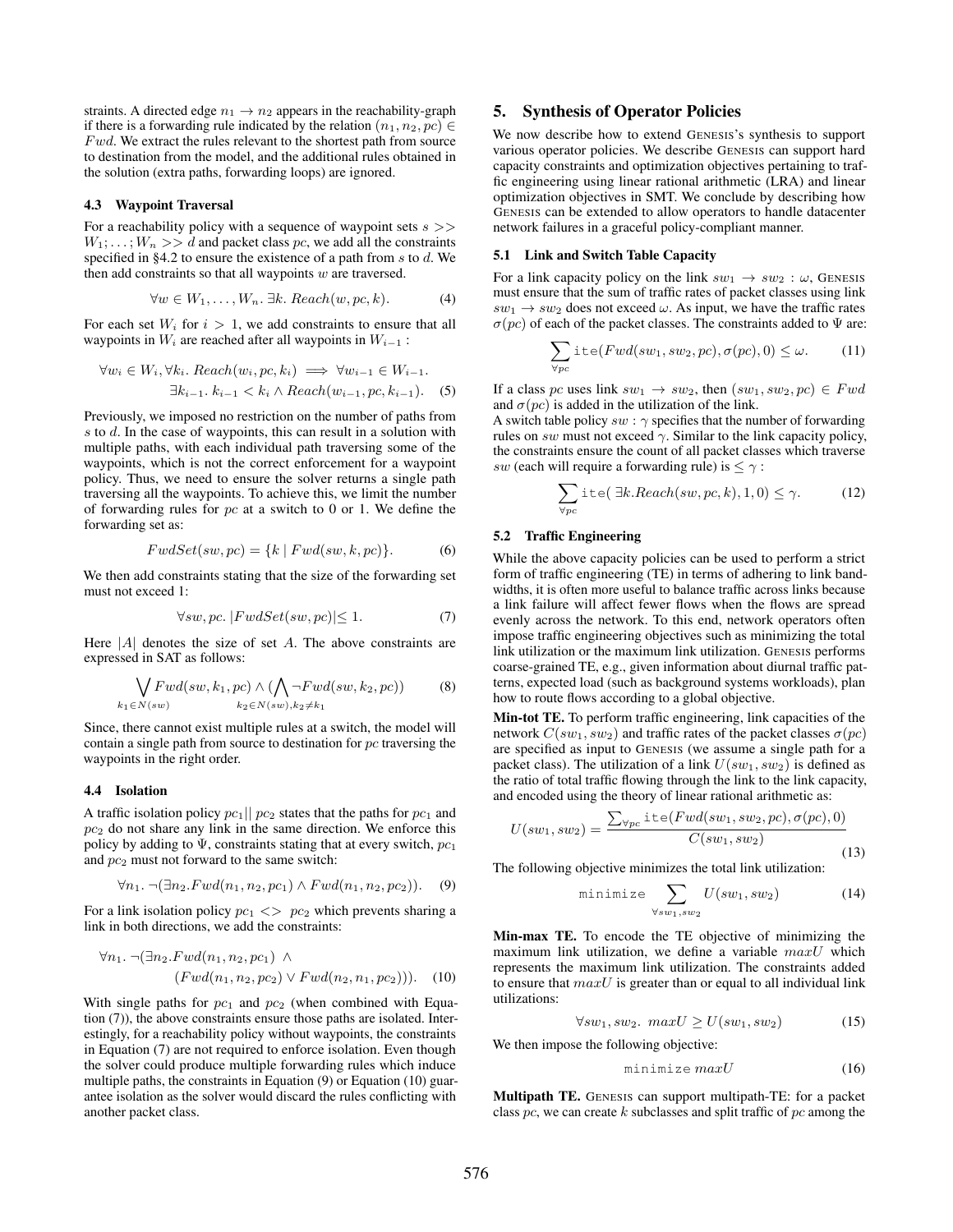k paths adhering to the global objective. However, this requires a static split of traffic among the subclasses. By adding isolation policies to the  $k$  subclasses, we can split traffic of  $pc$  along edge-disjoint paths. Furthermore, GENESIS can be used for other quantitative objectives like minimizing total latency and load balancing traffic across middleboxes by using an encoding similar to the one presented in this section.

#### 5.3 Handling Failures Gracefully

Another network management consideration for operators is the occurrence of failures (switches, links etc.), which are all too frequent in datacenter networks [15]. Failures require recomputation of paths compliant to the input policies for the modified topology. A naive approach is to use GENESIS to resynthesize the modified instance; However, the new solution may be drastically different from the original data plane, incurring a large overhead of removing old rules and installing new ones [17, 19].

In what follows, we describe two techniques to handle failures more gracefully. The first technique is data-plane resiliency (§5.3.1), which synthesizes and pre-installs resilient data planes, which even in the event of a bounded number of link failures, continue to satisfy input policies. This technique eliminates the need to resynthesize the forwarding rules for every failure event, but it requires extra backup rules on switches, and cannot capture global operator policies.

Thus, we propose a second mechanism called *minimal repair* (§5.3.2), which can transition from the disrupted data plane to a new policy-compliant one with minimal overhead by minimizing the number of switches whose rule tables are modified. Repair does not incur the extra rule cost of the first approach and can capture all GENESIS policies. It is also useful for accommodating incremental policy changes, which occur frequently in cloud datacenters [14]. The main drawback is that it still requires removal/installation of rules when a failure occurs, which can end up being expensive depending on the number of switches involved.

#### 5.3.1 Dataplane Resiliency

In this section, we describe the transformation of input policies to provide dataplane *t-resilience* [33], i.e., in the event of up to t arbitrary link failures, the synthesized data plane still has a path for each packet class satisfying all policies which is achieved by synthesizing backup paths that satisfy input policies. This approach differs from randomized routing algorithms which provide resiliency [8] but do not take into account policy-compliance of the backup paths.

We only consider reachability, waypoint, and isolation policies in the input. Global policies like capacity policies and traffic engineering pose a difficulty in synthesis. For example, consider a packet class pc with a traffic rate of  $\sigma (pc)$ . By considering the backup paths with the same traffic characteristics for synthesis, the total traffic accounted for pc would be  $c \times \sigma (pc)$  (for some constant c), leading to under-provisioning of resources. Our current resilience transformation has no provisions to avoid or minimize the underprovisioning of resources which affect capacity policies and TE objectives.

Given the physical topology  $T = (S, L)$ , we define a link-failure scenario  $\theta$  as the set of failed links such that  $\theta \subseteq L$ . We define  $\Theta(t)$ as the set of all failure scenarios where no more than  $t$  arbitrary links fail,—i.e.  $\Theta(t) = \{ \theta \mid |\theta| \leq t \}.$  Given a packet class pc, we construct the induced data plane graph  $\xi = (S, L_{pc})$  from the links of the paths returned by the synthesis algorithm for class  $pc$ . For a failure scenario  $\theta$ , the active data plane  $\xi_{\theta} = (S, L_{pc} \setminus \theta)$  represents all the links used by  $\xi$  which are unaffected by the failure scenario. A data plane  $\xi$  is *resilient* to  $\theta$  if it contains a path from the source to destination for the packet class in the active data plane  $\xi_{\theta}$ .

**Definition 3** (Resilience). *A data plane*  $\xi = (S, L_{pc})$  *for class pc is t-resilient if*  $\xi$  *is resilient to all*  $\theta \in \Theta(t)$ *.* 

While resilience deals with existence of paths during failure scenarios, we extend the notion to include policy compliance.

**Definition 4** (Policy-compliance). *A t-resilient data plane*  $\xi$  = (S, Lpc) *for class* pc *is policy-compliant if under any failure scenario*  $\theta \in \Theta(t)$ *, any path for pc in*  $\xi_{\theta} = (S, L_{pc} \setminus \theta)$  *satisfies the input policies.*

Algorithm 1 Resilience Transformation

- 1: [Input] PC: Packet classes (Reachability/Waypoint policies)
- 2: [Input] I: Isolation policies (Traffic and Link types)
- 3: [Input]  $t$ : Maximum number of arbitrary link failures
- 4: [Output]  $PC^R$ ,  $I^R$ : Transformed set of policies such that the synthesized data plane is *t-resilient* and policy-compliant
- 5:  $PC^R, I^R \leftarrow \emptyset$
- 6: for  $pc: \{src_{pc}, dst_{pc}, W_{pc}\} \in PC$  do
- 7: // Create  $t + 1$  edge-disjoint paths of  $pc$
- 8:  $\hat{pc} = \{rc_1, \ldots, rc_{t+1}\}\text{ s.t } \forall m. rc_m: \{src_{pc}, dst_{pc}, W_{pc}\}$
- 9:  $PC^R = PC^R \cup \hat{pc}$ <br>10:  $I_{pc} = \{rc_m \leq r c_r\}$

10:  $I_{pc} = \{rc_m \ll r c_n \mid \forall m, n \leq t + 1 \land m \lt n\}$ 

 $11:$  $R = I^R \cup I_{pc}$ 

12: for  $i : pc_m < op > pc_n \in I$  do

13:  $\hat{i} = \{rc_1 < op > rc_2 \mid \forall rc_1 \in p\hat{c}_m, \forall rc_2 \in p\hat{c}_n\}$ 

14:  $I^R = I^R \cup i$ <br>15: **return**  $PC^R$ ,  $I^R$  $R = I^R \cup \hat{i}$ 

Algorithm 1 shows how GENESIS can be used to provide *tresilience*. The idea is to modify the input policies such that multiple disjoint paths satisfying the original policies are synthesized for each packet class. For *t-resilience*, a packet class pc needs at least  $t + 1$  edge-disjoint paths from source to destination. We ensure this property holds by creating  $t + 1$  new packet classes ( $\hat{p}c$  in line 8) and use *link-isolation policies* amongst all pairs in  $\hat{pc}$  (line 10) to create  $t + 1$  edge-disjoint paths for pc. The synthesized data plane  $\hat{\xi} = (S, L_{pc})$  for class pc is constructed from the paths in the resilient packet class set  $\hat{p}c = \{rc_1, \ldots, rc_{t+1}\}\$ , i.e.,  $L_{pc} = \bigcup L_{rc}$ . Each path of  $\hat{pc}$  satisfies the reachability policy,  $rc \in \hat{pc}$ 

and any arbitrary t link failure scenario cannot affect all  $t + 1$  paths.

However, the resilient paths need to satisfy the input isolation policies with other packet classes (which themselves have  $t+1$  paths for resilience). Thus, for a given policy  $pc_1 || pc_2$ , we add isolation policies to every pair of classes of  $\hat{pc}_1$  and  $\hat{pc}_2$  (line 13). This ensures that any path chosen in the data planes of  $pc<sub>1</sub>$  and  $pc<sub>2</sub>$  will be isolated from one another, thus providing policy-compliance under any arbitrary  $t - link$  failure scenario. Figure 3(a) demonstrates an example transformation for providing  $1 - residue$ .

We now that Algorithm 1 is sound.

**Theorem 5.1** (Soundness). *Given input policies*  $(PC, I)$ *, the data plane*  $\xi_{pc}$  *for every packet class pc*  $\in$  *PC synthesized from transformed policies*  $(PC^R, I^R)$  *is* t-resilient *and policy-compliant.* 

If there are no isolation policies in the input, the resilience transformation in lines 8-11 of Algorithm 1 is complete.

**Theorem 5.2** (Completeness). *Given input policies* (*PC, I*) *such that*  $I = \emptyset$ *, the synthesized data plane*  $\xi$  *for a packet class pc is* t-resilient *if and only if it contains* t + 1 *edge-disjoint paths from source to destination for* pc*.*

When the original policies contain link-isolation policies, the policies from Algorithm 1 may return unsat even when a resilient data plane exists. Specifically, line 13 can add additional policies than is required for resilience. Figure 3(b) shows a transformation required for 1 − resilience with a smaller number of link-isolation policies among different classes of  $pc<sub>1</sub>$  and  $pc<sub>2</sub>$  than one obtained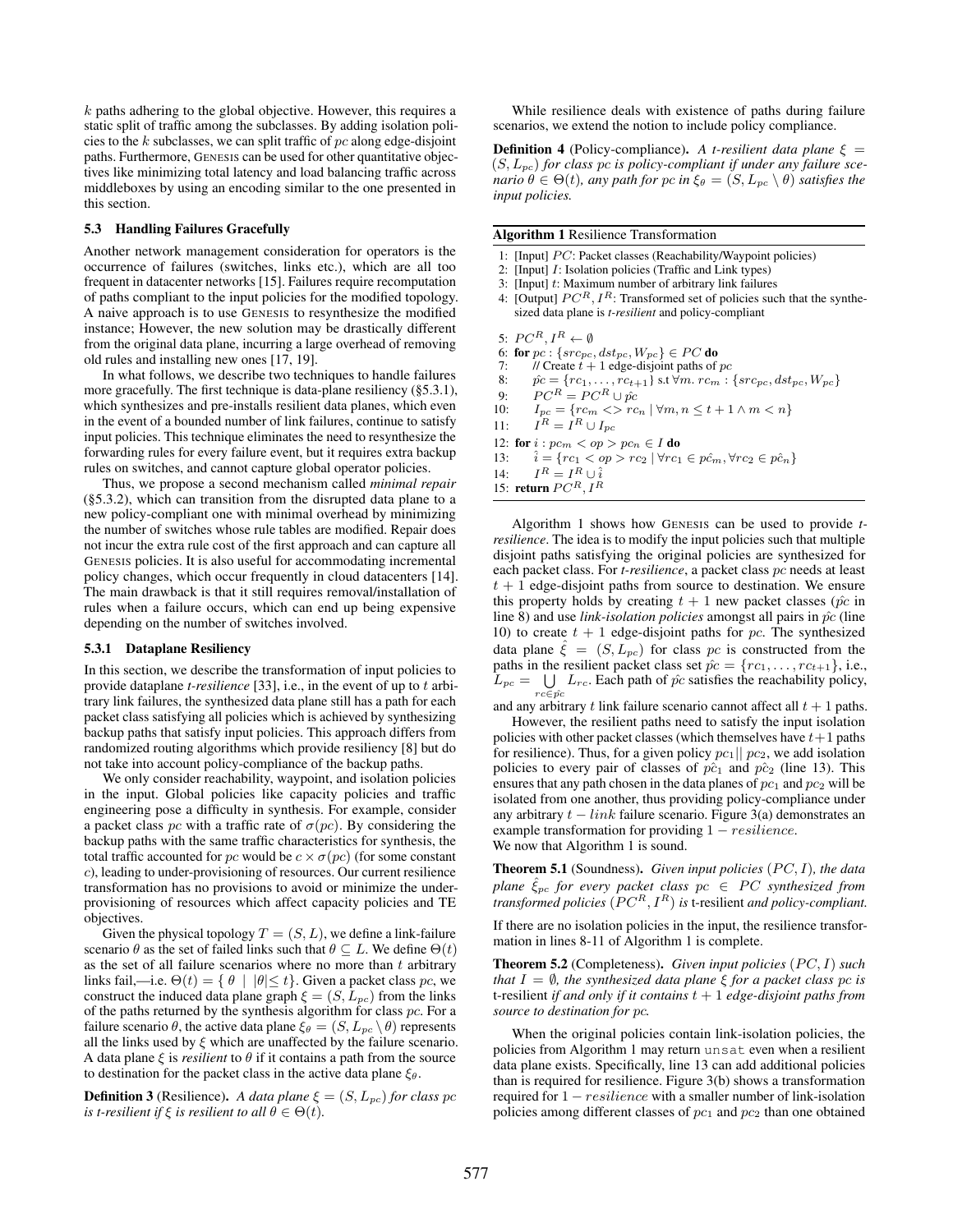

Figure 3: (a) Resilience Transformation for  $pc_1||pc_2$  for providing 1−resilience. The dotted lines represent traffic isolation policies, while the solid lines represent link isolation. (b) Example of a sufficient transformation for 1-resilience in the case of a link-isolation policy.

from Algorithm 1. Consider a failure scenario which disables path of  $pc_{1A}$ . By virtue of the link-isolation policies,  $pc_{1B}$  and  $pc_{2A}$  will be unaffected and can be used as paths for  $pc_1$  and  $pc_2$  respectively, and  $pc_1 \ll pc_2$  holds. Now suppose  $pc_{1B}$  is affected. Similarly,  $pc<sub>1A</sub>$  and  $pc<sub>2A</sub>$  can be used as the paths for the original packet classes. The same scenarios hold symmetrically for  $pc<sub>2</sub>$ , and thus the resilience transformation can be achieved without adding linkisolation policies amongst all the packet classes.

#### 5.3.2 Minimal Repair

Dataplane resiliency imposes high rule storage overhead on switches, and cannot accommodate global policies like link capacity bounds. As an alternative to it, we extend GENESIS's synthesis algorithm to perform minimal network repair using MaxSMT.

Formally, the MaxSMT problem is as follows: given a set of formulas  $\Psi_0, \Psi_1, \ldots, \Psi_n$  with associated weights  $w_1, \ldots, w_n$ , find a subset  $M \subseteq \{1, \ldots, n\}$  s.t: 1)  $\Psi_0 \wedge \bigwedge_{i \in M} \Psi_i$  is satisfiable, and 2) The *award*  $\sum_{i \in M} w_i$  is maximized. The constraints  $\Psi_1, \ldots, \Psi_n$ denote *soft* constraints, and the associated weights  $w_i$  encode the award for including  $\Psi_i$  in the satisfying assignment.

We reduce the network repair problem to a MaxSMT problem and use soft constraints to minimize the number of switches on which rules need to be updated. Note that the disadvantage w.r.t. dataplane resiliency is that switches still require rule updates, which may take time depending on the number of switches involved.

Let the policy constraints generated by GENESIS for the new network state be  $\Psi_0$ , and let  $\overline{Fwd}$  be the present data plane that does not satisfy  $\Psi_0$ . The objective is to find new  $Fwd$  which satisfies Ψ<sup>0</sup> while maximizing the number of *preserved switches* (switches whose rules are unchanged). If the rules on switch  $sw_i$  are preserved, then  $Fwd$  and  $Fwd$  have the same forwarding rules for all packet classes which traverse through  $sw_i$ . The following soft constraints capture this idea:

$$
\Psi_{sw_i} = \bigvee_{\forall sw_j, pc} Fwd(sw_i, sw_j, pc) \qquad w_{sw_i} = 1 \qquad (17)
$$
\n
$$
w_{sw_j, pc} = \overline{Fwd}
$$

The solution to this MaxSMT problem is a data plane that minimizes the number of switches whose rules have to be changed. Alternate repair objectives like minimizing the number of changed forwarding rules can be expressed similarly. Interestingly, the GENESIS's network repair mechanism can also be used to transform an existing non-compliant data plane to a policy-compliant one.

## 6. Tactics

Synthesizing a data plane translates to choosing paths from the solution space of all paths for each reachability policy such that the chosen paths satisfy all policies, e.g., waypoint traversal and isolation. Datacenter topologies, e.g., fat-trees [4], have numerous paths between edge switches to provide full bisection bandwidth. Thus, the solution space of paths for a pair of endpoints is large. For example, consider the fat-tree topology in Figure 4. The number of paths under length 10 between two edge switches in the same



Figure 4: Fat Tree Topology with three-level hierarchy.

pod is 242 and between two edge switches in different pods is 272. If we consider the synthesis of  $n$  packet classes, the problem roughly translates to finding a solution in the space of size  $(242)^n$ . Operators can leverage the network structure of topologies to reduce the solution space by specifying undesirable path patterns. For example, the operator might require that a path between two edge switches in a fat-tree does not traverse another edge switch. This pattern doesn't drastically reduce the set of possible paths due to the dense interconnect between aggregate and core switches.

We introduce *tactics* (the name is inspired from the usage in SMT solvers, not proof assistants) on labels; abstractions that allow a network operator to impose restrictions on paths. We use the notion of mapping the set of switches to labels to have a coarse-grained way for specifying path patterns. Tactics on labels help create search strategies which can be used for groups of packet classes instead of individual switch-level patterns which lack generality.

Let  $Lb$  be the set of labels and  $S$  be the set of switches in the topology. Let  $\phi : S \to Lb$  be the labeling function that maps each switch to a label in Lb. For e.g., we can leverage the hierarchical structure of the fat-tree by mapping all switches in the same level (core, aggregate or edge) to the same label. A path  $p$  is a word over the alphabet S. We define the path-labeling function  $\Phi: S^* \to Lb^*$ , which maps each switch in the path to its corresponding label. For example, given the path  $p = e1$  a2 c3 a4 e2, the path-labeling function function produces  $\Phi(p) = eacae$ —maps each switch to its corresponding label. Here,  $e$ ,  $a$ , and  $c$  stand for edge, aggregate, and core respectively.

#### 6.1 Synthesis with Tactics

Tactics are simple regular expressions over the set of labels and are used to blacklist certain path patterns. Regular expressions have been previously used in tools like NetGen [29] to specify the paths for a packet class. While supporting full regular expressions is possible, it causes a blow-up in the solving time as further constraints need to be added to the solver to ensure that a path satisfies the regular expression. Rather than specifying how the path must look like, we use regular expressions on switch labels to specify *blacklists* i.e., what the path must *not* look like. A tactic, for example, can blacklist paths from an edge switch to an edge switch that go through another edge switch.

#### 6.1.1 Restricted Tactic Syntax

We specify tactics using a restricted set of regular expressions<sup>3</sup> that not only do not require extra constraints to be added, but actually allow us to reduce the number of constraints in  $\Psi$ . Tactics are regular expressions described by the following grammar:

$$
\begin{array}{rcl}\nR & := & \neg(l_{src}.{}^{i}C.^{*}l_{dst}) \\
C & := & \varepsilon \mid l_1 \mid l_1 l_2\n\end{array}
$$

where  $l_i \in Lb$  and  $l_{src}$ ,  $l_{dst}$  are used to specify the labels of the source switch and destination switch, respectively. Since our goal is

<sup>&</sup>lt;sup>3</sup> It is a subset of star-free languages [12].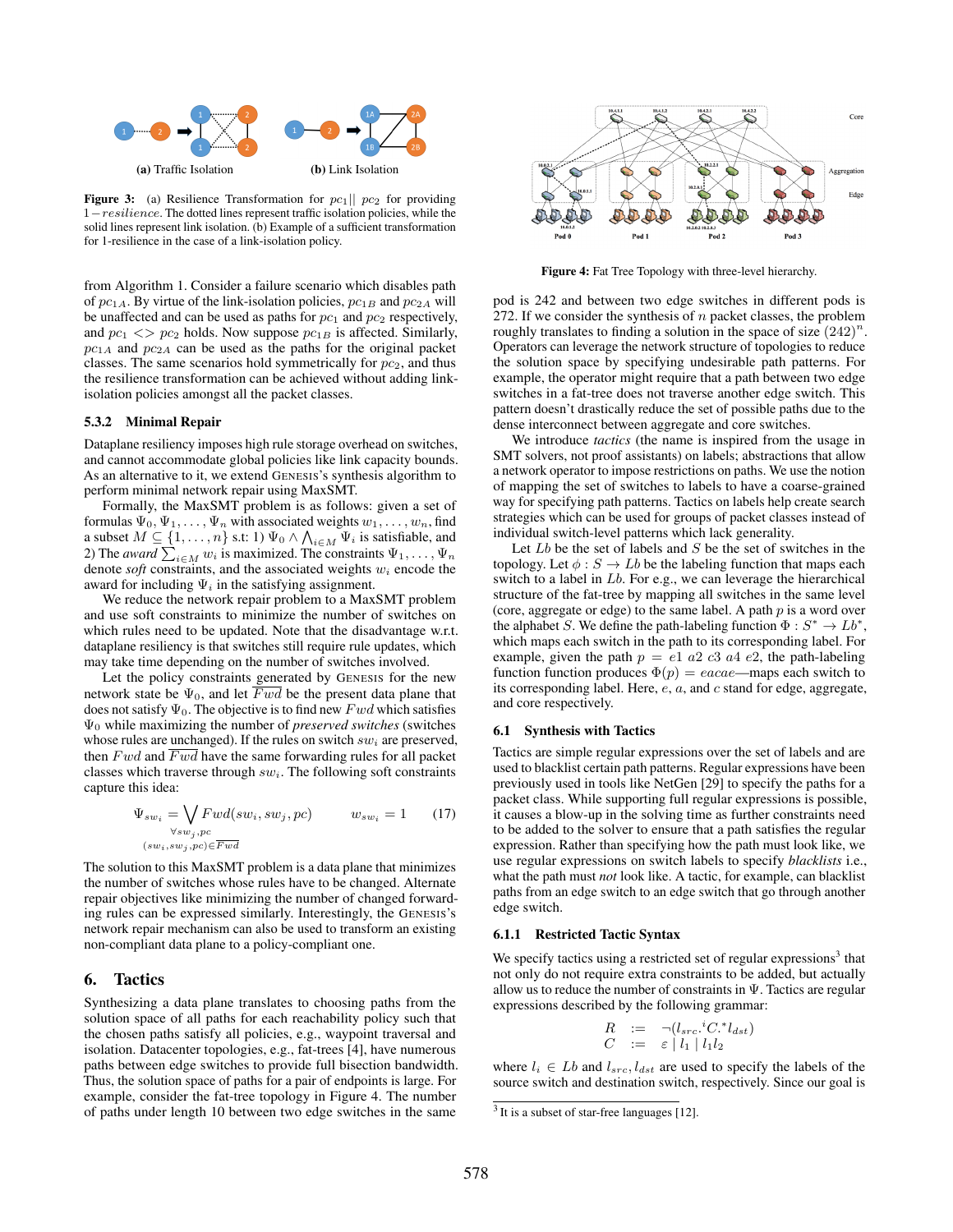to blacklist paths, we allow regular expressions to be negated at the outer level.

**Example 1.**  $\neg(e^{\cdot i}c^*e)$  *indicates that the path must not contain a core switch at the*  $(i + 1)$ <sup>th</sup> *step. Similarly,*  $\neg(e^{i} \cdot e^{i})$  *indicates that the path connecting two edge switches should have a length*  $\lt i+1$ *.* 

Let  $\pi = sw_0 \dots sw_k$  be a path for packet class pc and let its labeling be  $\Phi(\pi) = a_0 \dots a_k$ . We say that  $\pi$  satisfies a tactic R,  $\Phi(\pi) \in L(R)$ , if the following holds:

• 
$$
\Phi(\pi) \in L(\neg R)
$$
 iff  $\Phi(\pi) \notin L(R)$ ;

- $\Phi(\pi) \in L(l_{src}.^{i.*}l_{dst})$  iff  $k \geq i+1$ ,  $l_{src} = a_0$ , and  $l_{dst} = a_k$ ;
- $\Phi(\pi) \in L(l_{src}.^{i}l_{dst})$  iff  $k \geq i+2$ ,  $l_{src} = a_0$ ,  $l_{dst} = a_k$ , and  $a_{i+1} = l$ ;
- $\Phi(\pi) \in L(l_{src}.^{\{i\}}l_1l_2.^{\ast}l_{dst})$  iff  $k \geq i+3$ ,  $l_{src} = a_0$ ,  $l_{dst} = a_k$ ,  $a_{i+1} = l_1$ , and  $a_{i+2} = l_2$ .

In GENESIS, operators can specify conjunctions of tactics which adhere to the restricted syntax and the synthesis algorithm is modified to enforce the tactics.

Example 2. *The "No Edge" tactic ensures that a edge-edge path cannot traverse another edge switch. It is expressed using conjunctions of tactics:*  $\neg(e^*e^*e) \equiv \bigwedge_{i=0}^{i=\mu-2} \neg(e^i e^*e)$  *where*  $\mu$ is the limit on path length. The "Valley-free" Tactic:  $\neg(e^{.5}.^*e)$ ∧¬(e.\*e.\*e) ensures that a edge-edge path is of the form  $\stackrel{\sim}{e}$  - a  $c - a - e$ .

Paths used in production datacenter networks adhere to both these tactics [16, 30]. Such paths are simple and make networks easy to manage and troubleshoot [6].

#### 6.1.2 Modified Synthesis Algorithm with Tactics

In our synthesis algorithm, the reachability-propagation constraints (Equation (3)) construct the path from destination to source. We use tactics to prune these constraints, so that the path synthesized satisfies the tactic regular expression.

The tactic set  $\Gamma = \{(R_1, pc_1), \ldots, (R_n, pc_n)\}\$  specifies that tactic  $R_i$  is applied on packet class  $pc_i$  where  $pc_1, \ldots, pc_n \in PC$ and  $R_1, \ldots, R_n$  are regular expressions satisfying the restricted tactic syntax. Given a tactic  $R$  applied to a packet class  $pc$ , we define  $\Psi_T(R, pc)$  as the additional SMT constraints used for synthesis such that ( $\Psi \wedge$  $\wedge$  $(R, pc) \in Γ$  $\Psi_T(R, pc)$ ) is provided as input to the

SMT solver. Note that  $\Psi_T(R, pc)$  is presented as additional SMT constraints only for clarity. In practice, the modified synthesis algorithm will remove constraints for each  $(R, pc) \in \Gamma$ .

**Type 1.** For a tactic R of the form  $\neg (l_{src}.<sup>i</sup> * l_{dst})$  applied to pc:

$$
\Psi_T(R, pc) = \forall sw, k \ge i + 1. (sw, pc, k) \notin Reach \qquad (18)
$$

This tactic restricts the path to a length  $\langle i+1$ . Thus, we can remove the reachability constraints of Equation (3) for all the tuples  $(sw, pc, k) \notin Reach$  satisfying Equation (18) as they cannot contribute to any path satisfying the tactic.

**Type 2.** For a tactic R of the form  $\neg (l_{src}.^i l.^* l_{dst})$  applied to pc:

$$
\Psi_T(R, pc) = \forall sw. \ \phi(sw) = l \ \land \ sw \neq dst \implies
$$

$$
(sw, pc, i + 1) \notin Reach \quad (19)
$$

The tactic ensures that a switch with label  $l$  cannot be reached in  $i + 1$  steps, except if  $l = l_{dst}$ . In that case, only the destination switch with label l can be reached in  $i + 1$  steps as the path with labeling  $l_{src}.^{\dagger}l_{dst}$  satisfies the tactic. If  $l \neq l_{dst}$ , then all switches with label *l* cannot be reached in  $i + 1$  steps. For all tuples  $(sw, pc, i + 1) \notin Reach$  satisfying Equation (19), we can remove the reachability constraints of Equation (3).

**Type 3.** For a tactic R of the form  $\neg (l_{src}.<sup>i</sup> l_1 l_2.*l_{dst})$  applied to pc:

$$
\Psi_T(R, pc) = \forall n_1, n_2. \phi(n_1) = l_1 \land \phi(n_2) = l_2 \land n_2 \neq \text{dst}
$$
  
\n
$$
\implies \neg (Reach(n_1, pc, i+1) \land Fwd(n_1, n_2, pc)) \quad (20)
$$

This tactic ensures that a switch with label  $l_1$  at  $i + 1$  in the path will not forward the packet to a switch with label  $l_2$  (unless  $n_2$  is the destination). To enforce this, we modify the Equation (3) and remove all  $l_1 \rightarrow l_2$  edges at position  $i + 1$  in the path for which the switch with label  $l_2$  is not the destination.

We now state the soundness and completeness of the synthesis algorithm with tactics. Let  $(Fwd,Reach)$  be a model of  $\Psi$  and  $\Pi =$  paths (*Fwd*, *Reach*) be the set of induced paths (from Definition 1).

**Theorem 6.1** (Soundness). *For a tactic set*  $\Gamma$ *, if*  $(Fwd,Reach)$  $\models$  $\Psi \wedge \bigwedge_{(R,p_c)\in \Gamma} \Psi_T(R,pc)$ )*, then*  $\forall (R,pc) \in \Gamma$ .  $\forall (\pi',pc') \in \Pi$ .  $pc =$  $pc' \implies \Phi(\pi') \in L(R)$ .

**Theorem 6.2** (Completeness). *For a tactic set*  $\Gamma$ *, if*  $\Pi \models \Psi$  *and*  $\forall (R, pc) \in \Gamma$ .  $\forall (\pi^7, pc') \in \Pi$ .  $pc = pc' \implies \Phi(\pi') \in L(R)$ *then*  $\forall (R, pc) \in \Gamma$ .(*Fwd, Reach*)  $\models \Psi_T(R, pc)$ *.* 

The intuition behind the restricted tactic syntax comes from the structure of the reachability propagation constraints (Equation (3)) which construct the path for a packet class. Each constraint enforces that if a switch is reachable in  $k$  steps in a path, there must a neighbour switch in the path reachable at  $k - 1$  steps. Using the  $Reach$ relations, we can specify path length restrictions (Type 1) or prevent switches with a certain label at some position (Type 2). The structure of Equation (3) restricts regular expressions on only local switch neighbours (Type 3). The structure of these constraints prevents us from being able to specify unrestricted regular expressions (supporting these would require adding additional constraints).

**Example 3.** *Consider a tactic*  $\neg(e^i aca.*e)$ *. To enforce this tactic, we need to have constraints which prevent the path reaching an aggregate switch in*  $i+3$  *steps when the path traverses an aggregate and core switch at*  $i + 1$  *and*  $i + 2$  *steps respectively. This cannot be specified by modifying the reachability constraints in its current form, because the constraints for reachability for a switch in*  $i + 3$ *steps only depends on the constraints for reachability in*  $i + 2$  *steps.* 

Tactics are heuristics, but well-defined ones with formal semantics and provable soundness properties. In practice, tactics can be used to specify restrictions which would not reduce the search space dramatically, but are still useful toward speeding up the synthesis, especially in datacenter topologies which are hierarchical and can be used to specify interesting tactics. One of the biggest advantages of tactics is that it is *policy-agnostic* since it enforces conditions on the path, and can be used in conjunction with the different policies supported by GENESIS (isolation, traffic engineering etc.). Thus, we have provided a framework for the development of search strategies based on path properties, and operators can design tactics based on the physical topologies (datacenter topologies are hierarchical) to create a library of tactics that can be reused for workloads. While tactics sacrifice completeness, operators can discard the tactic if synthesis fails and use GENESIS without tactics.

#### 7. Divide-and-Conquer Synthesis

Since the complexity of finding a data plane enforcing policies is *exponential* in the number of packet classes, the synthesis time shoots up with increasing packet classes. However, since datacenter topologies have a dense interconnection of links between layers there can be numerous different data planes as solutions. We propose to speed up synthesis by partitioning the problem into smaller components.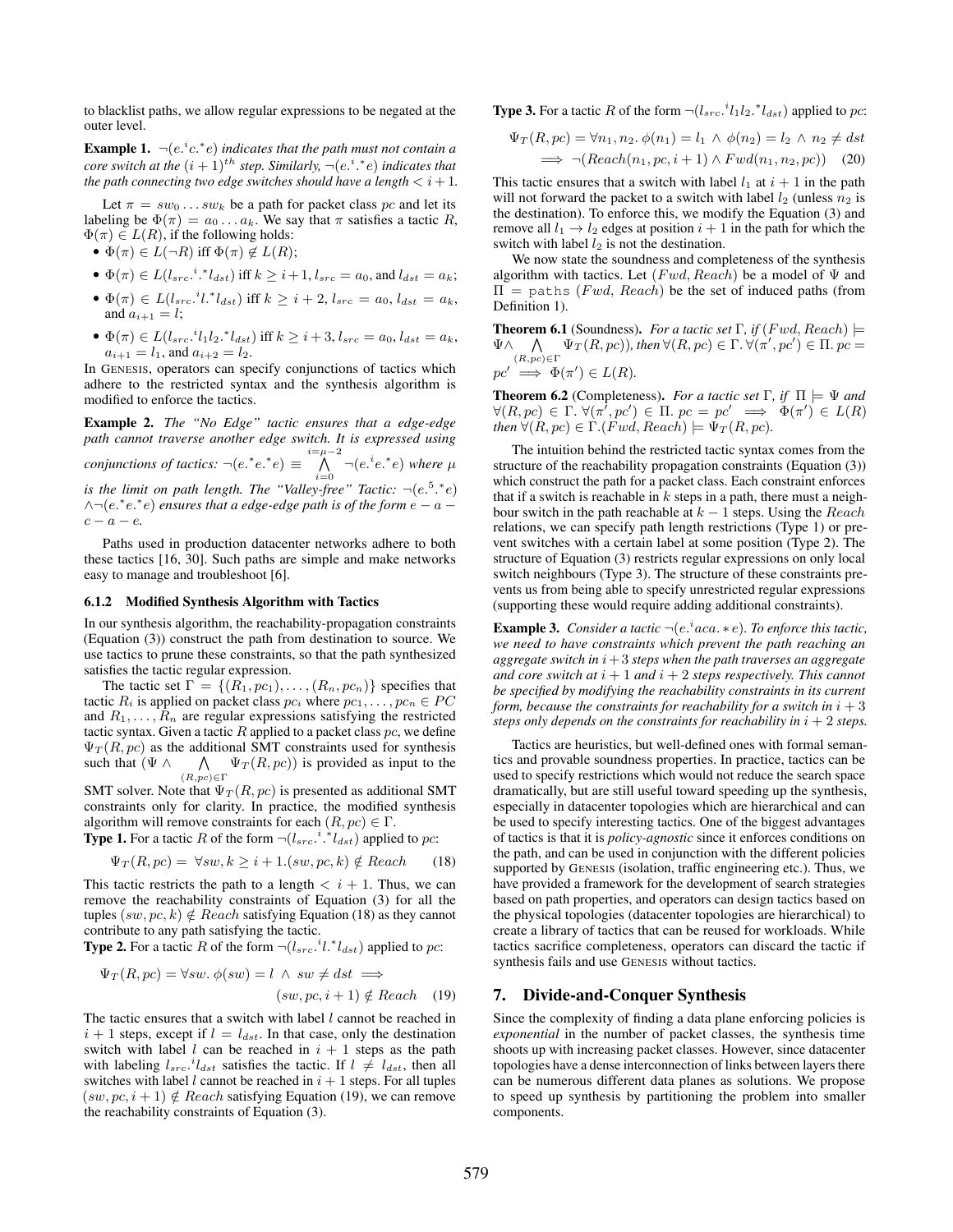|     | <b>Pseudocode 2</b> Divide-and-Conquer Synthesis                    |  |  |  |  |  |
|-----|---------------------------------------------------------------------|--|--|--|--|--|
|     | 1: <b>procedure</b> $DCSYN(P)$                                      |  |  |  |  |  |
| 2:  | if $size(P) < P_{thres}$ then                                       |  |  |  |  |  |
| 3:  | Apply normal synthesis on P                                         |  |  |  |  |  |
| 4:  | else                                                                |  |  |  |  |  |
| 5:  | Partition P into $P_1$ and $P_2$                                    |  |  |  |  |  |
| 6:  | <b>if</b> interpartition edges $>Ethres$ then                       |  |  |  |  |  |
| 7:  | Apply normal synthesis on P                                         |  |  |  |  |  |
| 8:  | /* Failed solutions */<br>$F = \prod$                               |  |  |  |  |  |
| 9:  | attempts = $0$                                                      |  |  |  |  |  |
| 10: | while attempts $\lt R A_{max}$ do                                   |  |  |  |  |  |
| 11: | $sol_1$ = Apply synthesis on $P_1$ such that $sol_1 \notin F$       |  |  |  |  |  |
| 12: | <b>if</b> synthesis( $P_1$ ) fails <b>then</b>                      |  |  |  |  |  |
| 13: | return DCSyn failure                                                |  |  |  |  |  |
| 14: | $\langle sol_2 = \text{Apply synthesis on } P_2 \text{ such that }$ |  |  |  |  |  |
|     | $sol_1 \cup sol_2$ is a solution for P                              |  |  |  |  |  |
| 15: | <b>if</b> synthesis( $P_2$ ) fails <b>then</b>                      |  |  |  |  |  |
| 16: | $F.append(unsat-cores(P_2))$                                        |  |  |  |  |  |
| 17: | attempts++                                                          |  |  |  |  |  |
| 18: | else                                                                |  |  |  |  |  |
| 19: | return DCSyn success                                                |  |  |  |  |  |
| 20: | return DCSyn failure                                                |  |  |  |  |  |

Suppose we have two packet classes  $pc_1$ ,  $pc_2$  isolated from one another; the standard synthesis algorithm adds constraints for both packet classes to  $\Psi$  and finds the solution for both classes. Instead, we could synthesize  $pc_1$  independently and, after that, find a solution for  $pc<sub>2</sub>$  that is isolated from the path obtained for  $pc<sub>1</sub>$ . However, synthesis of  $pc_2$  can fail because the solution of  $pc_1$  may be such that there is no way to place an isolated path for  $pc<sub>2</sub>$  but if they had been synthesized together, a solution might exist. For combat this, we use a recovery mechanism which uses unsatisfiable cores extracted from the solver. We term this procedure *divide-and-conquer* synthesis.

We define a policy graph  $P = (R, I)$  where every vertex  $r \in R$  is a packet class for a reachability/waypoint policy and edges denote isolation constraints between packet classes. An edge  $(r_1, r_2) \in I$  means that the paths of r1 and r2 are isolated from each other. We assume that there are no capacity policies in the input specifications. Given the policy graph  $P$ , we can synthesize each connected component independently, since packet classes in different connected components are not related by any isolation policy, and therefore are independent of each other.

We describe the divide-and-conquer synthesis procedure in Pseudocode 2, which takes as input a connected component of the policy graph. The crux of the procedure is that we partition each connected component  $P$  into two smaller components  $P_1$  and  $P_2$ and do the following: 1) synthesize  $P_1$  and obtain a solution  $S_1$ , and 2) for packet classes of  $P_2$  that are isolated to packet classes in  $P_1$ , add the solution  $S_1$  as a constraint to ensure that the packet classes in  $P_2$  will not share the edges of the respective paths obtained in  $P_1$ .

We use the *min-cut* to partition the policy graph connected component into two such that the number of edges between the partitions is minimized. The rationale is that since we intend to perform the synthesis of both partitions separately, the partitioning should maximize isolation policies within components and minimize those across components. By maximizing isolation policies during synthesis of the component, the partial solution is more likely to be compatible with a complete solution. However, if the min-cut partitioning produces a component smaller than a threshold size, we perform partitioning of the graph into two *equal sized* partitions and minimize the cut edges between the partitions. We need to ensure that we don't partition the graph smaller than a threshold, as the partial solutions obtained by synthesis of very small partitions are

more likely to conflict with other packet classes. GENESIS performs divide-and-conquer synthesis recursively on the components till we cannot partition the component further.

Solution Recovery. While in the best case divide-and-conquer synthesis leads to a great increase in performance, we need a recovery mechanism in case we cannot find compatible partial solutions. Many SMT solvers track constraints and return an unsatisfiable core [9] when synthesis fails. Informally, the unsatisfiable core is a set of tracked constraints that describes why there wasn't a feasible solution. This helps us track failed partial solutions. Thus, if synthesis of  $P_2$  fails, the unsatisfiable cores describe what paths of the solution of  $P_1$  are causing the synthesis of  $P_2$  to fail. When performing synthesis of P<sup>1</sup> again, we therefore ensure that we get *different* paths from those extracted from the unsatisfiable cores. Basically, we perform a *solver-guided* enumeration of different solutions of  $P_1$ to find a satisfying solution for  $P_2$ . The solution recovery procedure is described in lines 10- 19.

Since, recovery is a form of enumeration, in cases where the graph has greater number of policies (clique), finding a solution could take a large number of enumerations, while synthesis without partitioning would provide a solution faster. Thus, we bound the number of enumerations performed by the recovery mechanism and return failure if we don't obtain a solution.

Divide-and-conquer synthesis with recovery is sound, but it is incomplete as we bound the number of enumerations. The success of this approach is directly related to the size of the components (determined by  $P_{thres}$ ). This is because, by synthesizing more packet classes together, we decrease the conflicts arising between partial solutions. The extreme case of when we do not partition the component at all (normal synthesis) is complete. To make the synthesis complete with faster convergence, we perform iterations of divideand-conquer synthesis, and at each iteration we double the partition threshold  $P_{thres}$  if the previous iteration failed. This scheme tries to balance the trade-off between completeness, which requires larger components, and performance, as synthesis is faster on smaller components. In the extreme case, after  $O(log P)$  iterations,  $P_{thres} > P$ and divide-and-conquer will not partition  $P$  and yield the solution (if one exists).

Divide-and-conquer is more *effective* when there is a large number of solutions and partial solutions do not fail. When the problem is highly constrained and the number of solutions is low, the recovery mechanisms and multiple iterations could lead to a degraded performance. A drawback of the divide-and-conquer approach is that it is difficult to apply to global policies (like traffic engineering) primarily because splitting the input problem isn't easy; development of strategies to speed-up global policies is future work.

## 8. Evaluation

We implemented a full working prototype of GENESIS in Python. We have implemented an interpreter for the Genesis Programming Language using PLY [3] and the synthesizer using the SMT solver Z3 [11] and its  $\nu Z$  extension for MaxSMT and linear optimization [7]; GENESIS outputs the forwarding rules for the switches, which can be provided as input to a SDN controller (e.g., Floodlight [1]) to install over the network. GENESIS uses the Metis graphpartitioning library [21] to perform equi-sized partitioning used by divide-and-conquer synthesis.

In this section, we evaluate GENESIS using enterprise-scale multitenant data center settings. Specifically, we ask:

• What is the performance of GENESIS's baseline synthesis algorithm for tenant policies? How does the performance vary with size of the network, number and the nature of policies in use? (§8.1)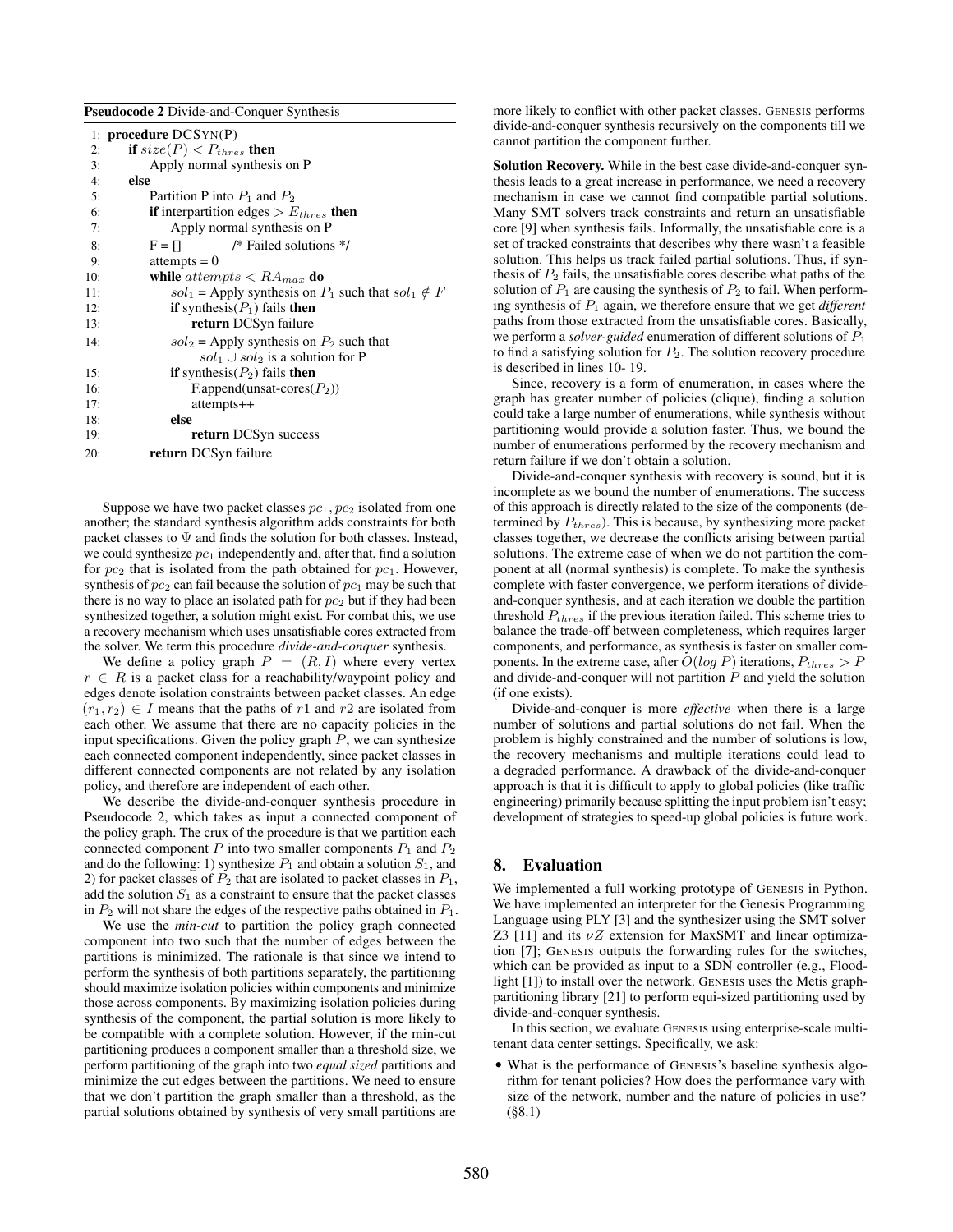

- What is the performance of GENESIS for operator policies like capacity bounds, traffic engineering, and network repair which use SMT with linear optimization objectives and MaxSMT? (§8.2)
- How much do tactics help improve GENESIS's performance? Which tactics offer the best improvement? (§8.3)
- To what extent does the divide-and-conquer synthesis improve GENESIS's performance? When does it lead to degraded synthesis times? (§8.4)

Our experiment settings have a few thousand servers, tens of switches, and hierarchical fat-tree network topologies which reflect a private datacenter. Our experiments are parameterized by: (a) total size of the fat-tree network (45-180 switches), (b) number of tenants (1-80), and (c) number of packet classes in a tenant (1-10). Note that a single packet class can be used to specify policy for multiple host-pairs of a tenant connected to the same edge switches, and placement of the hosts can take uniformity of policy in account to reduce the explosion of packet classes with increasing hosts.

Our primary metric of interest is synthesis time, measured in seconds. In measuring this, we focus on the time the Z3 solver takes to solve the constraints<sup>4</sup>. All experiments were conducted using a 32-core Intel-Xeon 2.40GHz CPU machine and 128GB of RAM. For evaluating the baseline performance, we impose a synthetic limit on the path length  $\mu$  to be 10, which is adequate for a fat-tree topology with three levels.

#### 8.1 Baseline Synthesis Performance for Tenant Policies

Multi-Tenant Isolation. To evaluate the baseline performance of GENESIS, we model a multi-tenant 80 switch topology with tenantisolation in Figure 5(a). For each workload we have  $n$  tenants with group size g which is the number of packet classes for each tenant. The x-axis shows the total packet classes  $n * g$ . Packet classes of a tenant are not isolated (and they implement simple reachability within the tenant), while packet classes of different tenants are trafficisolated. Thus, no two tenants share a link in the same direction, and can never affect each other's performance. We randomly<sup>5</sup> place endpoints for the tenants' packet classes, ensuring that no more than 4 tenants share a single edge switch. Operators can aggregate a tenant's traffic from multiple instances connected to the same switches as a single reachability policy and establish pathways for communication amongst different switches.

For a fixed group size, we observe that the total synthesis time increases exponentially with number of packet classes. As group size decreases, for the same number of classes, the number of tenants increases, increasing the number of isolation policies and the synthesis times. Group size 1 denotes the extreme case where all flows are isolated with each other.

While we evaluated a multi-tenant isolation setting, there are other scenarios that translate to these workloads. Consider an example where specific flows of tenants require QoS guarantees and these flows must be isolated w.r.t. all other flows. This translates to a two-tenant isolation setting. Operators can provide weaker isolation such that two flows must be isolated on only certain "special" links. This is an easier problem to tackle than isolation over all links, and the performance of such scenarios would be better. Failure resiliency uses link-isolation policies which exhibit a similar performance compared to the workloads considered here.

Effect of Topology Size. To evaluate GENESIS across increasing topology sizes for isolation workloads, we fix the tenant-group size to 5, and for each topology, we maintain the ratio of packet classes to number of edge-aggregate links to 0.25. We choose this metric because if we keep the number of classes constant, as topology sizes increases, it is easier to find isolated paths due to more links. Thus, by keeping the number of packet classes proportional to size of the topology, we maintain the relative difficulty of the workload across topologies. We show the average synthesis time per class with increasing topology sizes in Figure 6 (baseline trace). We are able to synthesize forwarding rules for 12 tenants with group size 5 in a 125 switch topology in 124 seconds (avg. 2 seconds per traffic class). We also observe that average time per flow increases exponentially with larger topologies, thus synthesis times are also exponential

| Number<br>of Way- | Avg.<br>Synthesis |
|-------------------|-------------------|
| points            | time per          |
|                   | Class(s)          |
|                   | 0.034             |
| 2                 | 0.138             |
| 3                 | 0.983             |
| 4                 | 15.41             |
| 5                 | 32.93             |

Table 2: Average synthesis time per class for waypoint policies with increasing number of waypoints.

in the number of switches.

Waypoint Policies. To evaluate GENE-SIS's performance for ordered sets of waypoints, we fix the number of waypoints (range:1-5) and generate 100 waypoint policies with different sizes and permutations of the ordered waypoint sets for a 80 switch topology. Each policy has edge switches as endpoints and randomly picked core or aggregate switches for waypoints. The synthetic limit  $\mu$  on the path length is increased to 15 and no tactics are used (difficult to devise a tactic for the path satisfying a waypoint policy). The average synthesis time for a waypoint policy is reported in Table 2.

We observe that synthesis time increases exponentially with total number of waypoints in a packet class's policy, owing to the com-

<sup>4</sup> We do not account for constraint generation time in our evaluation, as it has polynomial time complexity and thus, can scale well unlike constraint solving time; a well-engineered system can considerably reduce the constraint generation overheads.

<sup>5</sup> Smarter placement of tenants could speed-up synthesis as tenant endpoints would be located closer to each other. The placement algorithm can be used to develop specialized tactics.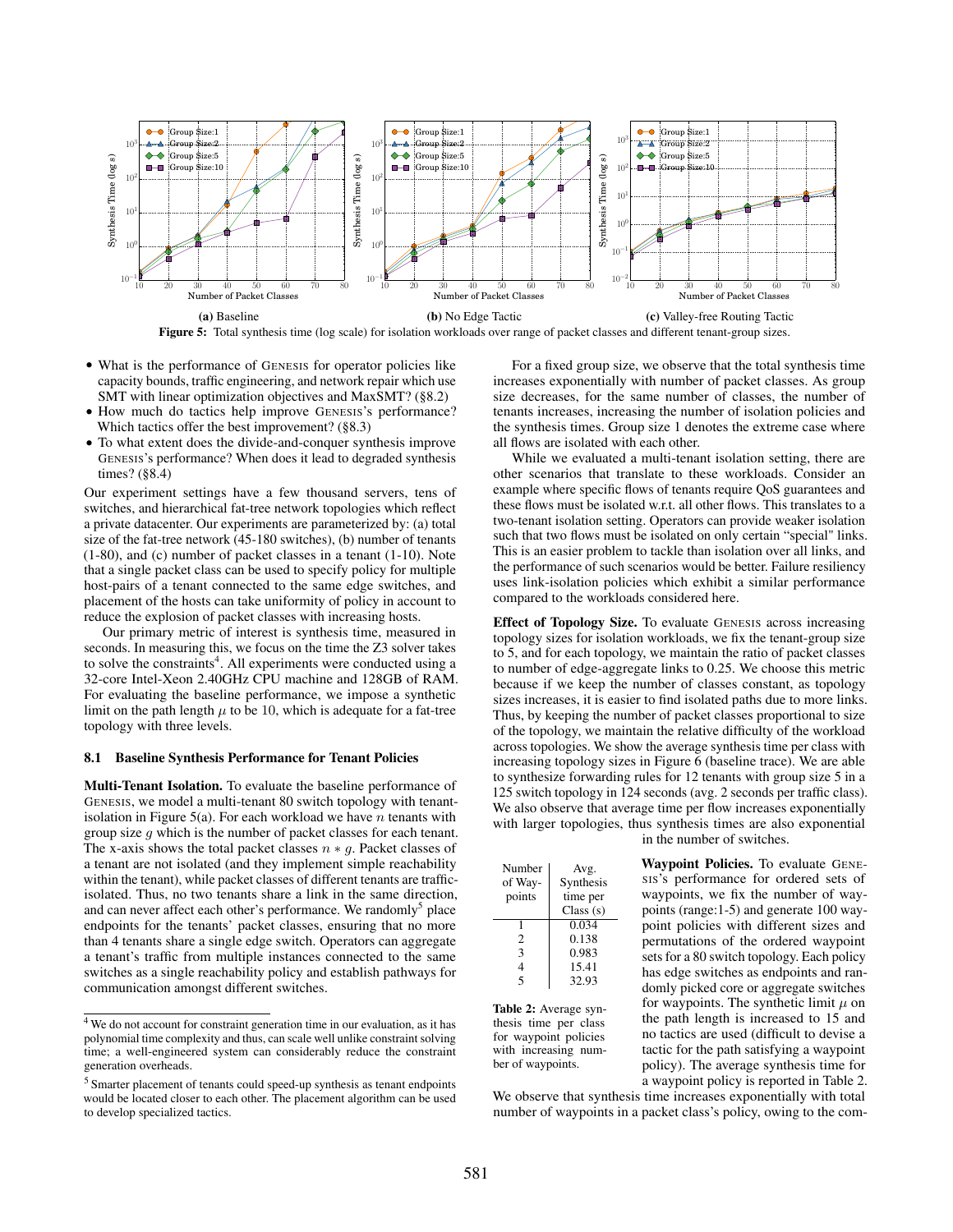| Workload Type   | Description                        | Time(s) |
|-----------------|------------------------------------|---------|
| minimize-avg-te | 100 packet classes                 | 425     |
|                 | 200 packet classes                 | 2002    |
| minimize-max-te | 25 packet classes                  | 522     |
|                 | 50 packet classes                  | 4192    |
| Network repair  | 8 tenants, group size 10,          | 219     |
|                 | tenant-isolation, 1-switch failure |         |

Table 3: Synthesis times for workloads on a 80-node fat-tree topology with different optimization objectives.

plexity of the problem. GENESIS can synthesize rules for a path with 3 total waypoints in less than a second, on average.

#### 8.2 Baseline Synthesis Performance for Operator Policies

Isolation with Link Capacity Policies. Figure 8 (baseline trace) shows the average synthesis time per flow for the same setting as above, but additionally, there are 10 low-bandwidth links in the network for which the operator specifies capacity policies (all packet classes have uniform capacity). Since we use LRA for link capacity constraints, we see an increase in average time for synthesis when compared to pure isolation which is completely encoded using SAT.

Traffic Engineering. Table 3 shows the synthesis time for workloads on a 80-node fat-tree topology with different traffic engineering (TE) objectives. GENESIS can synthesize a data plane minimizing average utilization for 200 packet classes in approximately 2000 seconds. However, for minimizing the maximum link utilization, GENESIS can only synthesize 50 packet classes in close to 4000 seconds. For both objectives, the synthesis time increases exponentially with the number of packet classes. SMT with optimization objectives is an emerging field of research, and we envision that solvers in the future will become fast and handle larger workloads.

Minimal Repair. To evaluate the performance of minimal repair using MaxSMT, we consider a setting with 8 tenants, each with 10 packet classes (total classes=80), and tenant flows are isolated from one another. Now, we disable the switch with the largest number of rules, and try to find a new data plane satisfying the original tenant isolation policies such that the number of switches unaffected is maximized. We can synthesize the minimal repair in nearly 200 seconds on average. With repair, the new data plane only changes rules on 2-3 switches on average, while naive synthesis results in nearly 60 switches being updated, which is very expensive.

#### 8.3 Tactic Reductions

We demonstrate the improvements from using tactics for isolation workloads with different number of tenants and group sizes on a 80 switch topology.

"No Edge" Tactic: Figure 5(b) shows the synthesis time for isolation workloads using the no edge tactic  $\neg(e^*e^*e)$ , which has a best-case speedup of  $9.5 \times$  over baseline synthesis. Using this tactic, GENESIS can synthesize forwarding rules for 12 tenants with group size 5 in under 200 seconds.

"Valley-free" Tactic: For the same isolation workloads as above, we use the tactic  $\neg(e^{.5}.*e) \land \neg(e.*e.*e)$  which ensures *valley-free routing*, that is paths are of the form *eacae*. The results are shown in Figure 5(c). Using this tactic, GENESIS synthesizes forwarding rules for each workload in under 20 seconds and can achieve a best-case reduction of  $400 \times$  compared to synthesis without tactics.

Effect of Topology Size: In Figure 6, we evaluate the performance of different tactics for different topology sizes. There is a significant reduction in synthesis time for each tactic when compared to the baseline synthesis. The performance of each tactic is directly related to the reduction of the search space: more restrictive tactics have lower synthesis times. Using the  $length \leq 7$  tactic and "no edge"



Figure 6: Average synthesis time per packet class versus topology size for isolation workloads w/o different tactics with the ratio of packet classes to number of edge-aggregate links 0.25.

tactic, GENESIS synthesizes forwarding rules for 20 tenants of groupsize 5 in 100 seconds in a 180 switch topology  $(9 \times$  speedup over synthesis without tactics).

Isolation with Link Capacity Policies: A similar setup with additional link capacity constraints for 10 links is evaluated using the no edge tactic, and we get a best-case  $14\times$  improvement over baseline synthesis. Tactics can provide a considerable improvement over the baseline performance as illustrated by these experiments, and demonstrate the viability of synthesis approach of GENESIS to real-world networks.

## 8.4 Divide-and-Conquer (DC) Synthesis Performance

To evaluate the divide-and-conquer (DC) synthesis procedure, we perform 100 runs of DC and non-DC synthesis (with the no edge tactic in both cases) on isolation workloads with varying number of tenants and different group sizes used in §8.1. We compute the speedup (time of non-DC synthesis/time of DC synthesis) and plot its cumulative frequency distribution in Figure 7 to quantify the benefits of DC synthesis. For more than 80% of the workloads, divide-and-conquer offers better or comparable performance to non-DC synthesis, achieving a speedup of  $2 \times$  for nearly 40% of the workloads. For 20% of the workloads, divide-and-conquer performs worse than the non-DC approach, especially for workloads with tenant group size 1 due to greater number of recovery attempts.

Summary. The key points of our evaluation are: 1) For a representative tenant-group size of 10 in a 80 switch fat-tree, the baseline synthesis performance for synthesizing the forwarding rules for 1 to 8 tenants with complete tenant-isolation is in 0.1-2000s. 2) Operator policies like optimization objectives for TE and network repair is more expensive than synthesis without objectives. 3) Tactics provide considerable speedup over the baseline synthesis. We can synthesize the above workloads in 0.1-300s using the no edge tactic, and under 12s using the valley-free routing tactic. 4) GENESIS can further benefit from divide-and-conquer (DC) synthesis, which provides a  $2.0\times$  speed-up over non-DC synthesis in 40% of the workloads, in addition to the tactic improvements.

## 9. Related & Future Work

One Big Switch: Kang et. al [20] tackle a similar problem of flow policy enforcement. However, their end-point policies deal with simple reachability. Their rule placement algorithm takes the path of the flow in the network (called the routing policy) as an input. Zhang et. al [35] build on the "one big switch" abstraction [20] to optimize for the specific case of distributed firewall policy enforcement using ILP. PGA [26] provides a graph-level abstraction for specifying network policies like ACLs and middlebox service chaining. However, PGA abstracts the underlying network as "one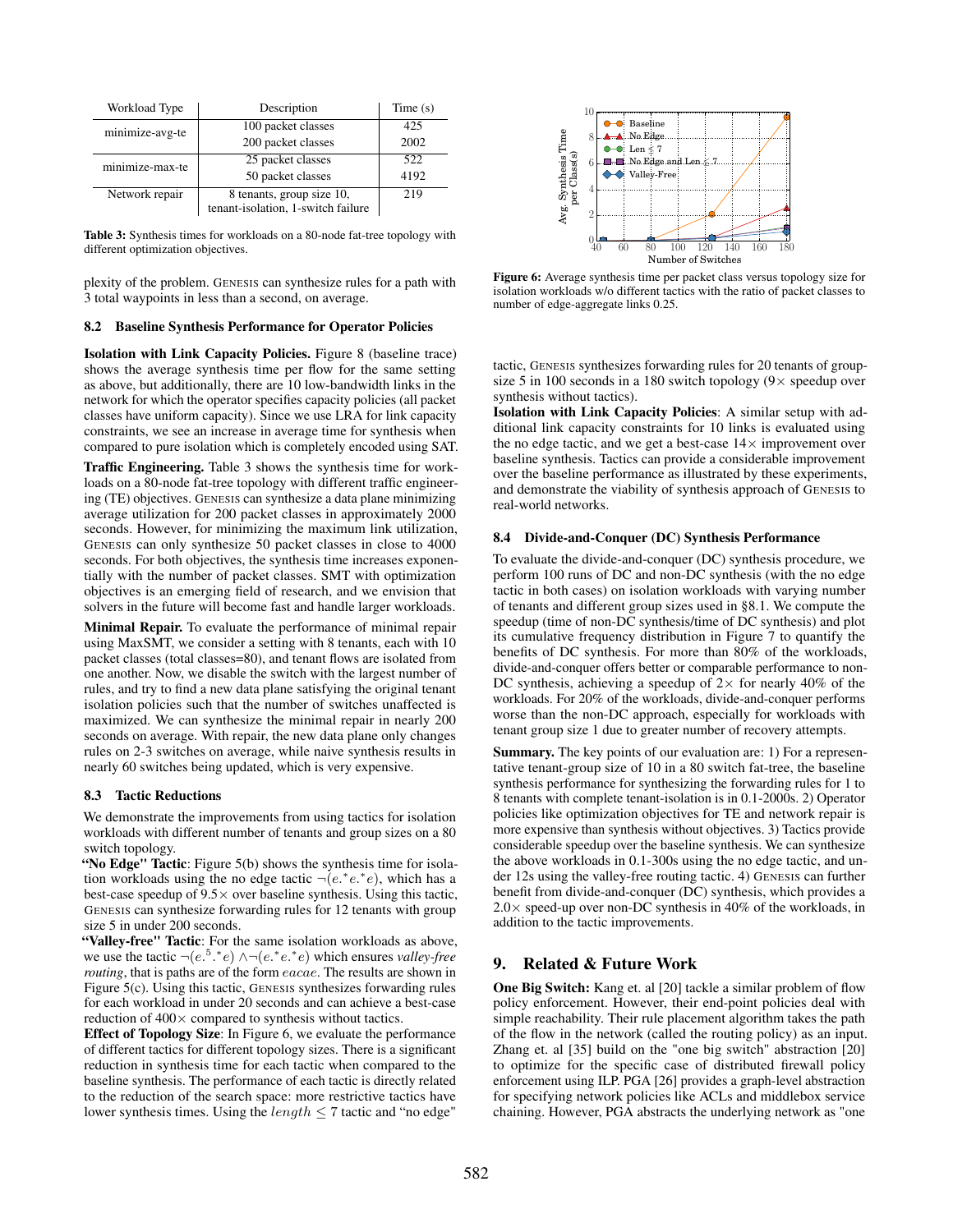

Figure 7: CDF for speedup achieved by divide-and-conquer synthesis.

big switch" and cannot be used to compose policies like tenant isolation or traffic engineering.

Controller synthesis: Program synthesis has seen limited applications to SDN controllers [24, 34]. These systems synthesize the behavior of individual switches (e.g., learning switches or firewalls); furthermore, these techniques apply to networks operating in a reactive mode (where the first packet of a connection is processed by the controller to determine the actions to employ). Such switch-centric approaches are too constraining and cannot be applied to realize network-wide objectives considered in GENESIS. Synthesis has been also used for generating consistent network updates [22, 36]. But this problem is orthogonal to policy enforcement.

Policy languages: The closest approaches to ours are Merlin [32], NetGen [29] and NetKAT [5]. In Merlin, data planes that adhere to policies expressed using regular expressions are synthesized by first intersecting the topology with the regular expressions appearing in the policies and then encoding reachability in the intersected graph using mixed integer linear programming (ILP). Merlin supports minimum and maximum bandwidth guarantees. In its current iteration, Merlin's encoding does not support isolation policies, but we believe that it could be extended to support them. A more prominent difference arises with unordered waypoint policies: expressing a policy including a waypoint set  $W$  of size  $k$  requires a regular expression of size exponential in  $k$  as all the possible permutations of the elements of W must be considered. This fact clearly impacts the performance of Merlin's compiler that would have to generate a mixed ILP with a large number of variables. In GENESIS, this is not the case as waypoints can be encoded with polynomially many constraints. While this does not affect the theoretical complexity, our compiler does not incur an a-priori exponential blow-up; it rather relies on the power of SMT solvers to guide the search. This is one of the main aspects behind our decision of not using regular expressions to express policies. GENESIS uses a restricted form of regular expressions as tactics that leverage the network topology. While in Merlin, regular expressions *increase* the number of constraints generated by the compiler, tactics *decrease* the number of generated constraints, therefore speeding up the search. To the best of our knowledge, this is the first use of constraints that leverages the topology structure to simplify the search.

In NetGen, network updates that adhere to policies expressed using regular expressions are synthesized using SMT solvers. Given a specification which mentions the packet classes, the old path, and the new path, NetGen solves the network change problem using an SMT solver. Due to the use of regular expressions NetGen also suffers the limitations we just discussed for Merlin. Interestingly, NetGen uses a specific encoding of regular expressions based on uninterpreted functions that helps reduce the number of constraints. While this encoding is fast when updating a single path, we do not see a way to extend it to our global synthesis setting. A crucial aspect of NetGen is that in its problem formulation each path can be synthesized independently and without affecting the other already synthesized paths. This is not the case when supporting isolation policies: if an old path needs to be moved to satisfy a new policy



Figure 8: Average synthesis time per packet class versus topology size for isolation workloads with the ratio of packet classes to number of edgeaggregate links 0.25 and 10 low bandwidth links in the topology have capacity policies.

(e.g., because a link is under maintenance), re-synthesizing such a path can require re-synthesizing other paths.

NetKAT is a domain-specific language and logic for specifying and verifying network packet-processing functions for SDN, based on Kleene algebra with tests (KAT). Semantically, a NetKAT predicate and policy is a function that takes a packet history and produces a set of (possibly empty) packet histories. NetKAT can be used to express certain network-wide policies like reachability, waypoints using regular expressions for describing the paths, and programs on virtual topologies; it uses BDDs and symbolic automata to translate global programs to local switch programs [31]. However, the NetKAT semantics cannot be used to express policies based on hyperproperties [10], i.e., the packet processing function requires multiple packet histories as input. Traffic engineering or isolated paths are policies based on hyperproperties.

Future directions: Fine-grained traffic engineering based on online demand/flow size estimation and rapid rerouting is also crucial for datacenter workloads, and extending GENESIS's TE policies to finegrained timescales is subject of future work. Also, the performance of SMT solvers with optimization objectives is quite slow, and calls for domain-specific techniques to speed up the synthesis. Also, datacenter networks are highly symmetrical, and this symmetry can be leveraged to speed up synthesis (similar to the work of Plotkin et. al [25] to speed up network verification using symmetry). The main challenges of using symmetry in synthesis is considering two aspects of symmetry: network symmetry and policy symmetry. Also, our treatment of resilience synthesis is preliminary and future work will be geared towards synthesizing resilient forwarding planes incorporating capacity constraints and traffic engineering.

## 10. Conclusion

We presented GENESIS, a general and extensible network management system for multi-tenant datacenter networks. It allows rich policies to be specified declaratively. It leverages the formal reasoning foundations of constraint solving together with fast SMT solvers to synthesize data plane configuration from high level policies. GENESIS abstracts away the difficult task of programming or configuring individual switches. GENESIS incorporates novel ideas to significantly speed up synthesis, leveraging the hierarchical nature of datacenter network topologies and the structure of the interaction between tenants' policies.

## Acknowledgments

We thank the anonymous reviewers, Nate Foster, Aaron Gember-Jacobson, Raajay Viswanathan and Brent Stephens for their insightful feedback and suggestions. Kausik, Loris and Aditya are supported by the Wisconsin Institute on Software-defined Datacenters of Madison and grants from Google and National Science Foundation (CCF-1637516, CNS-1302041, CNS-1330308, CNS-1345249).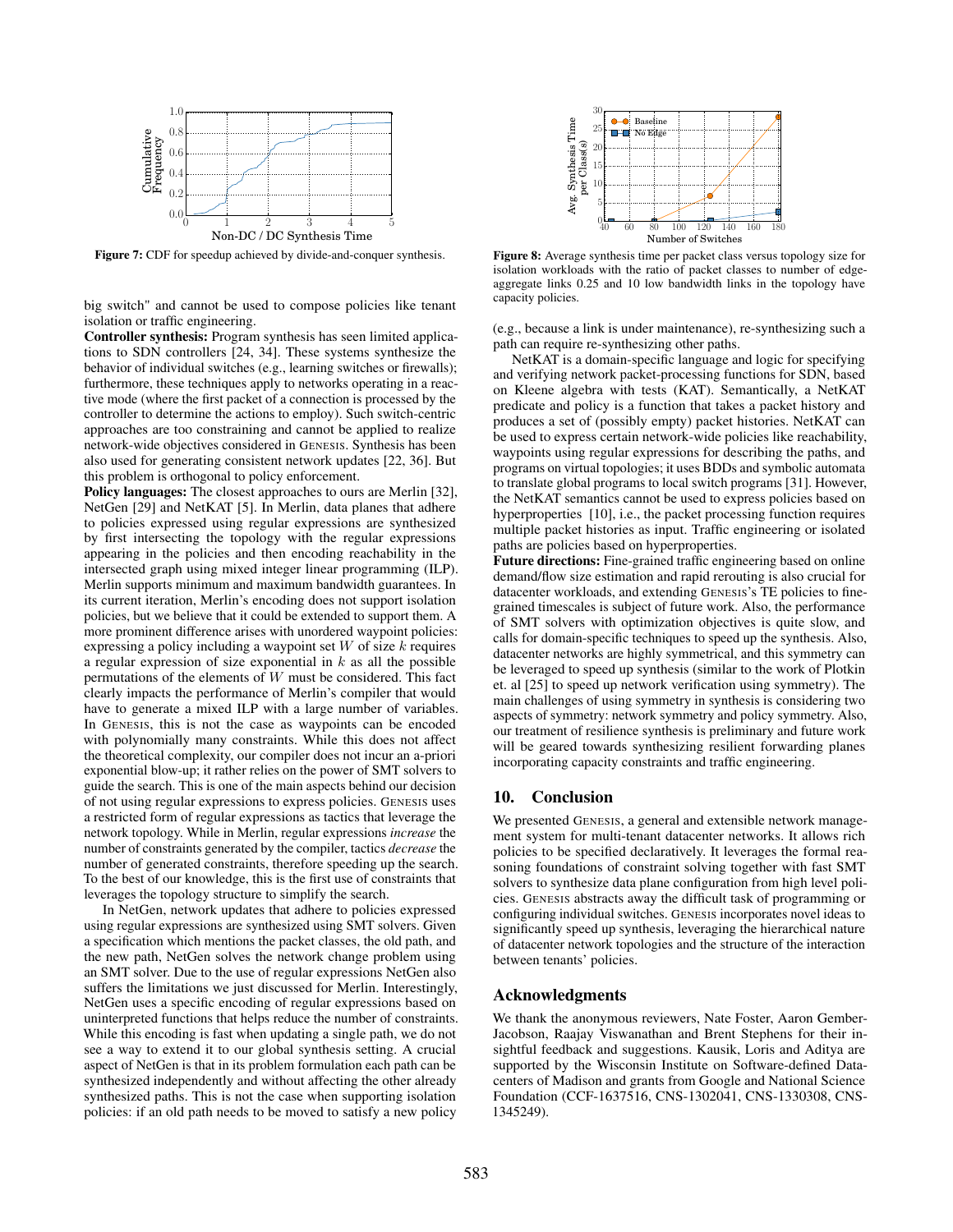## References

- [1] Floodlight sdn controller. http://www.projectfloodlight. org/floodlight/.
- [2] Intent: Don't tell me what to do! (tell me what you want). https: //www.sdxcentral.com/articles/contributed/ network-intent-summit-perspective-david-lenrow/ 2015/02/.
- [3] Python lex-yacc. http://www.dabeaz.com/ply/.
- [4] M. Al-Fares, A. Loukissas, and A. Vahdat. A scalable, commodity data center network architecture. In *Proceedings of the ACM SIGCOMM 2008 Conference on Data Communication*, SIGCOMM '08, pages 63–74, New York, NY, USA, 2008. ACM. ISBN 978-1-60558-175-0. doi: 10.1145/1402958.1402967. URL http://doi.acm.org/10. 1145/1402958.1402967.
- [5] C. J. Anderson, N. Foster, A. Guha, J.-B. Jeannin, D. Kozen, C. Schlesinger, and D. Walker. Netkat: Semantic foundations for networks. In *Proceedings of the 41st ACM SIGPLAN-SIGACT Symposium on Principles of Programming Languages*, POPL '14, pages 113–126, New York, NY, USA, 2014. ACM. ISBN 978-1-4503-2544-8. doi: 10.1145/2535838.2535862. URL http://doi.acm.org/10. 1145/2535838.2535862.
- [6] T. Benson, A. Akella, and D. Maltz. Unraveling the complexity of network management. In *Proceedings of the 6th USENIX Symposium on Networked Systems Design and Implementation*, NSDI'09, pages 335– 348, Berkeley, CA, USA, 2009. USENIX Association. URL http: //dl.acm.org/citation.cfm?id=1558977.1559000.
- [7] N. Bjorner and A.-D. Phan.  $\nu z$  maximal satisfaction with z3. In T. Kutsia and A. Voronkov, editors, *SCSS 2014. 6th International Symposium on Symbolic Computation in Software Science*, volume 30 of *EPiC Series in Computer Science*, pages 1–9. EasyChair, 2014.
- [8] M. Chiesa, A. Gurtov, A. Madry, S. Mitrovic, I. Nikolaevskiy, M. Shapira, and S. Shenker. On the Resiliency of Randomized Routing Against Multiple Edge Failures. In *43rd International Colloquium on Automata, Languages, and Programming (ICALP 2016)*, volume 55 of *Leibniz International Proceedings in Informatics (LIPIcs)*, pages 134:1–134:15, Dagstuhl, Germany, 2016. Schloss Dagstuhl– Leibniz-Zentrum fuer Informatik. ISBN 978-3-95977-013-2. doi: http://dx.doi.org/10.4230/LIPIcs.ICALP.2016.134. URL http:// drops.dagstuhl.de/opus/volltexte/2016/6269.
- [9] A. Cimatti, A. Griggio, and R. Sebastiani. Computing small unsatisfiable cores in satisfiability modulo theories. *J. Artif. Int. Res.*, 40 (1):701–728, Jan. 2011. ISSN 1076-9757. URL http://dl.acm. org/citation.cfm?id=2016945.2016964.
- [10] M. R. Clarkson and F. B. Schneider. Hyperproperties. *Journal of Computer Security*, 18(6):1157–1210, 2010.
- [11] L. De Moura and N. Bjørner. Z3: An efficient smt solver. In *Proceedings of the Theory and Practice of Software, 14th International Conference on Tools and Algorithms for the Construction and Analysis of Systems*, TACAS'08/ETAPS'08, pages 337–340, Berlin, Heidelberg, 2008. Springer-Verlag. ISBN 3-540-78799-2, 978-3-540-78799- 0. URL http://dl.acm.org/citation.cfm?id=1792734. 1792766.
- [12] V. Diekert and P. Gastin. First-order definable languages. In *Logic and Automata: History and Perspectives, Texts in Logic and Games*, pages 261–306. Amsterdam University Press, 2008.
- [13] N. Foster, R. Harrison, M. J. Freedman, C. Monsanto, J. Rexford, A. Story, and D. Walker. Frenetic: A network programming language. In *Proceedings of the 16th ACM SIGPLAN International Conference on Functional Programming*, ICFP '11, pages 279–291, New York, NY, USA, 2011. ACM. ISBN 978-1-4503-0865-6. doi: 10.1145/2034773. 2034812. URL http://doi.acm.org/10.1145/2034773. 2034812.
- [14] A. Gember-Jacobson, W. Wu, X. Li, A. Akella, and R. Mahajan. Management plane analytics. In *Proceedings of the 2015 ACM Conference on Internet Measurement Conference*, IMC '15, pages 395–408, New York, NY, USA, 2015. ACM. ISBN 978-1-4503-3848-6. doi: 10.1145/2815675.2815684. URL http://doi.acm.org/10. 1145/2815675.2815684.
- [15] P. Gill, N. Jain, and N. Nagappan. Understanding network failures in data centers: Measurement, analysis, and implications. In *Proceedings of the ACM SIGCOMM 2011 Conference*, SIGCOMM '11, pages 350– 361, New York, NY, USA, 2011. ACM. ISBN 978-1-4503-0797-0. doi: 10.1145/2018436.2018477. URL http://doi.acm.org/10. 1145/2018436.2018477.
- [16] A. Greenberg, J. R. Hamilton, N. Jain, S. Kandula, C. Kim, P. Lahiri, D. A. Maltz, P. Patel, and S. Sengupta. Vl2: A scalable and flexible data center network. In *Proceedings of the ACM SIGCOMM 2009 Conference on Data Communication*, SIGCOMM '09, pages 51– 62, New York, NY, USA, 2009. ACM. ISBN 978-1-60558-594-9. doi: 10.1145/1592568.1592576. URL http://doi.acm.org/10. 1145/1592568.1592576.
- [17] K. He, J. Khalid, A. Gember-Jacobson, S. Das, C. Prakash, A. Akella, L. E. Li, and M. Thottan. Measuring control plane latency in sdnenabled switches. In *Proceedings of the 1st ACM SIGCOMM Symposium on Software Defined Networking Research*, SOSR '15, pages 25:1–25:6, New York, NY, USA, 2015. ACM. ISBN 978-1-4503-3451- 8. doi: 10.1145/2774993.2775069. URL http://doi.acm.org/ 10.1145/2774993.2775069.
- [18] V. Heorhiadi, M. K. Reiter, and V. Sekar. Simplifying software-defined network optimization using sol. In *13th USENIX Symposium on Networked Systems Design and Implementation (NSDI 16)*, pages 223– 237, 2016.
- [19] X. Jin, H. H. Liu, R. Gandhi, S. Kandula, R. Mahajan, M. Zhang, J. Rexford, and R. Wattenhofer. Dynamic scheduling of network updates. In *Proceedings of the 2014 ACM Conference on SIGCOMM*, SIGCOMM '14, pages 539–550, New York, NY, USA, 2014. ACM. ISBN 978-1-4503-2836-4. doi: 10.1145/2619239.2626307. URL http://doi.acm.org/10.1145/2619239.2626307.
- [20] N. Kang, Z. Liu, J. Rexford, and D. Walker. Optimizing the "one big switch" abstraction in software-defined networks. In *Proceedings of the Ninth ACM Conference on Emerging Networking Experiments and Technologies*, CoNEXT '13, pages 13–24, New York, NY, USA, 2013. ACM. ISBN 978-1-4503-2101-3. doi: 10.1145/2535372.2535373. URL http://doi.acm.org/10.1145/2535372.2535373.
- [21] G. Karypis and V. Kumar. A fast and high quality multilevel scheme for partitioning irregular graphs. *SIAM J. Sci. Comput.*, 20(1):359–392, Dec. 1998. ISSN 1064-8275. doi: 10.1137/S1064827595287997. URL http://dx.doi.org/10.1137/S1064827595287997.
- [22] J. McClurg, H. Hojjat, P. Černý, and N. Foster. Efficient synthesis of network updates. In *Proceedings of the 36th ACM SIGPLAN Conference on Programming Language Design and Implementation*, PLDI 2015, pages 196–207, New York, NY, USA, 2015. ACM. ISBN 978-1-4503-3468-6. doi: 10.1145/2737924.2737980. URL http: //doi.acm.org/10.1145/2737924.2737980.
- [23] C. Monsanto, J. Reich, N. Foster, J. Rexford, and D. Walker. Composing software-defined networks. In *Proceedings of the 10th USENIX Conference on Networked Systems Design and Implementation*, nsdi'13, pages 1–14, Berkeley, CA, USA, 2013. USENIX Association. URL http: //dl.acm.org/citation.cfm?id=2482626.2482629.
- [24] O. Padon, N. Immerman, A. Karbyshev, O. Lahav, M. Sagiv, and S. Shoham. Decentralizing sdn policies. In *Proceedings of the 42Nd Annual ACM SIGPLAN-SIGACT Symposium on Principles of Programming Languages*, POPL '15, pages 663–676, New York, NY, USA, 2015. ACM. ISBN 978-1-4503-3300-9. doi: 10.1145/2676726. 2676990. URL http://doi.acm.org/10.1145/2676726. 2676990.
- [25] G. D. Plotkin, N. Bjørner, N. P. Lopes, A. Rybalchenko, and G. Varghese. Scaling network verification using symmetry and surgery. In *Proceedings of the 43rd Annual ACM SIGPLAN-SIGACT Symposium on Principles of Programming Languages*, POPL 2016, pages 69– 83, New York, NY, USA, 2016. ACM. ISBN 978-1-4503-3549-2. doi: 10.1145/2837614.2837657. URL http://doi.acm.org/10. 1145/2837614.2837657.
- [26] C. Prakash, J. Lee, Y. Turner, J.-M. Kang, A. Akella, S. Banerjee, C. Clark, Y. Ma, P. Sharma, and Y. Zhang. Pga: Using graphs to express and automatically reconcile network policies. In *Proceedings of the 2015 ACM Conference on Special Interest Group on Data*